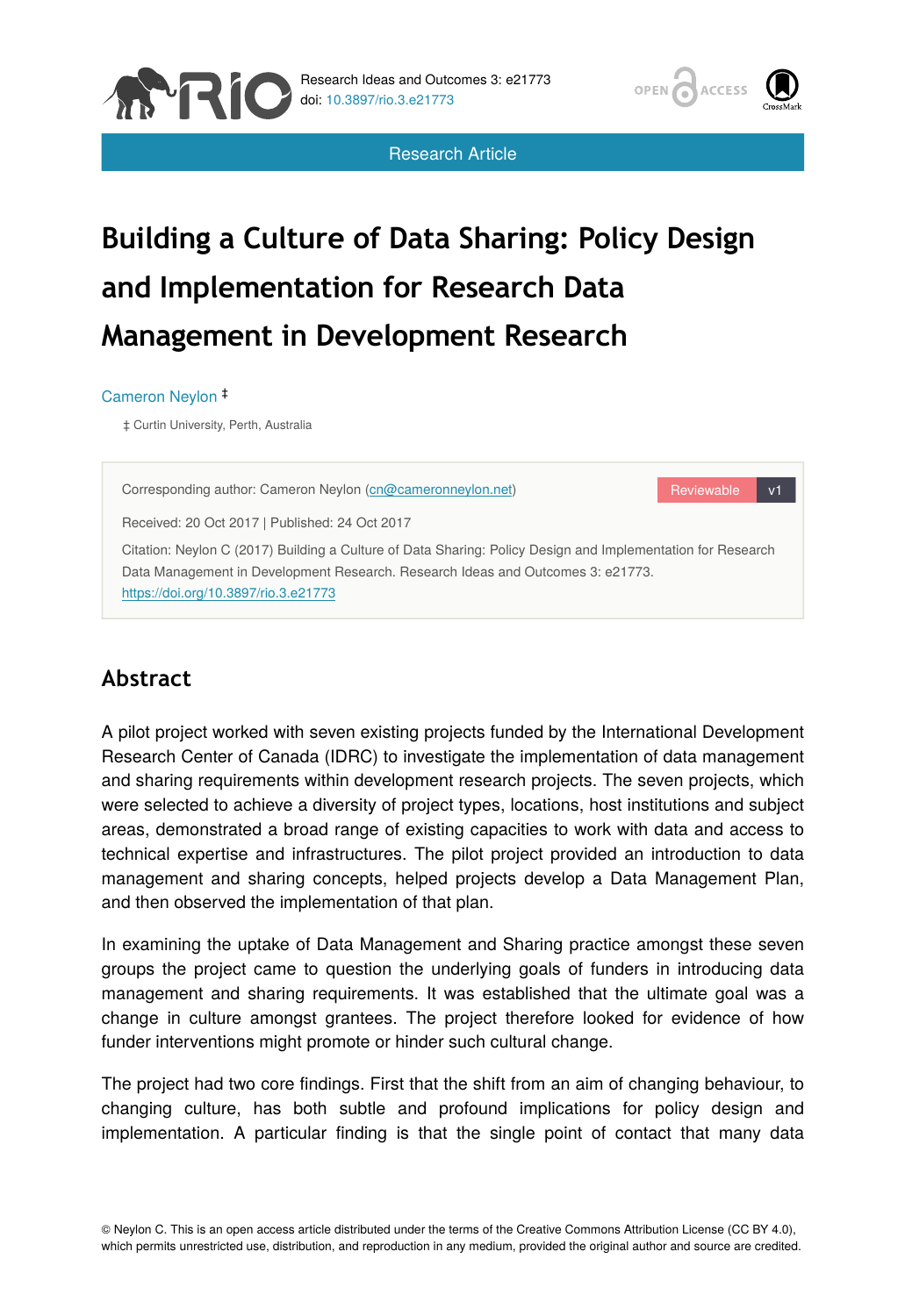management and sharing policies create where a Data Management Plan is required at grant submission but then not further utilised is at best neutral and likely counter productive in supporting change in researcher culture.

As expected, there are significant bottlenecks within research institutions and for grantees in effectively sharing data including a lack of resources and expertise. However, a core finding is that many of the bottlenecks for change relate to structural issues at the funder level. Specifically, the expectation that policy initiatives are implemented, monitored, and evaluated by Program Officers who are the main point of contact for projects. The single most productive act to enhance policy implementation may be to empower and support Program Officers. This could be achieved through training and support of individual POs, through the creation of a group of internal experts who can support others, or via provision of external support, for instance by expanding the services provided by the pilot project into an ongoing support mechanism for both internal staff and grantees.

Other significant findings include: the importance of language barriers and the way in which assumptions of English language in materials, resources, services and systems permeate the entire system; that data infrastructures are poorly served by current funding arrangements and tools, particularly where they are obliged to seek continuing funding through project grants. There are also fundamental questions raised by the status of digital objects as "data". The concept of data is part of a western scientific discourse which may be both incompatible with other cultures, particularly indigenous knowledge systems. More importantly that discourse may be incompatible with values-based approaches that seek to respect indigenous knowledge through a commitment to retaining context.

With the possible exception of the last finding, none of these issues are exclusive to development research. The Development Research context surfaces them more strongly through its greater diversity of goals and contexts. In many ways this project illustrates not that Development Research has particular special needs, but that it is a site that surfaces issues in policy design and implementation deserving of more consideration across the research enterprise.

# **Keywords**

research data, data management planning, data sharing, research data policy, policy design, policy implementation, culture change, research culture

# **Introduction**

# **Goals of IDRC in developing a data sharing policy**

IDRC along with many research funders is examining the opportunities for encouraging data sharing and improved data management. Data sharing, open data, and data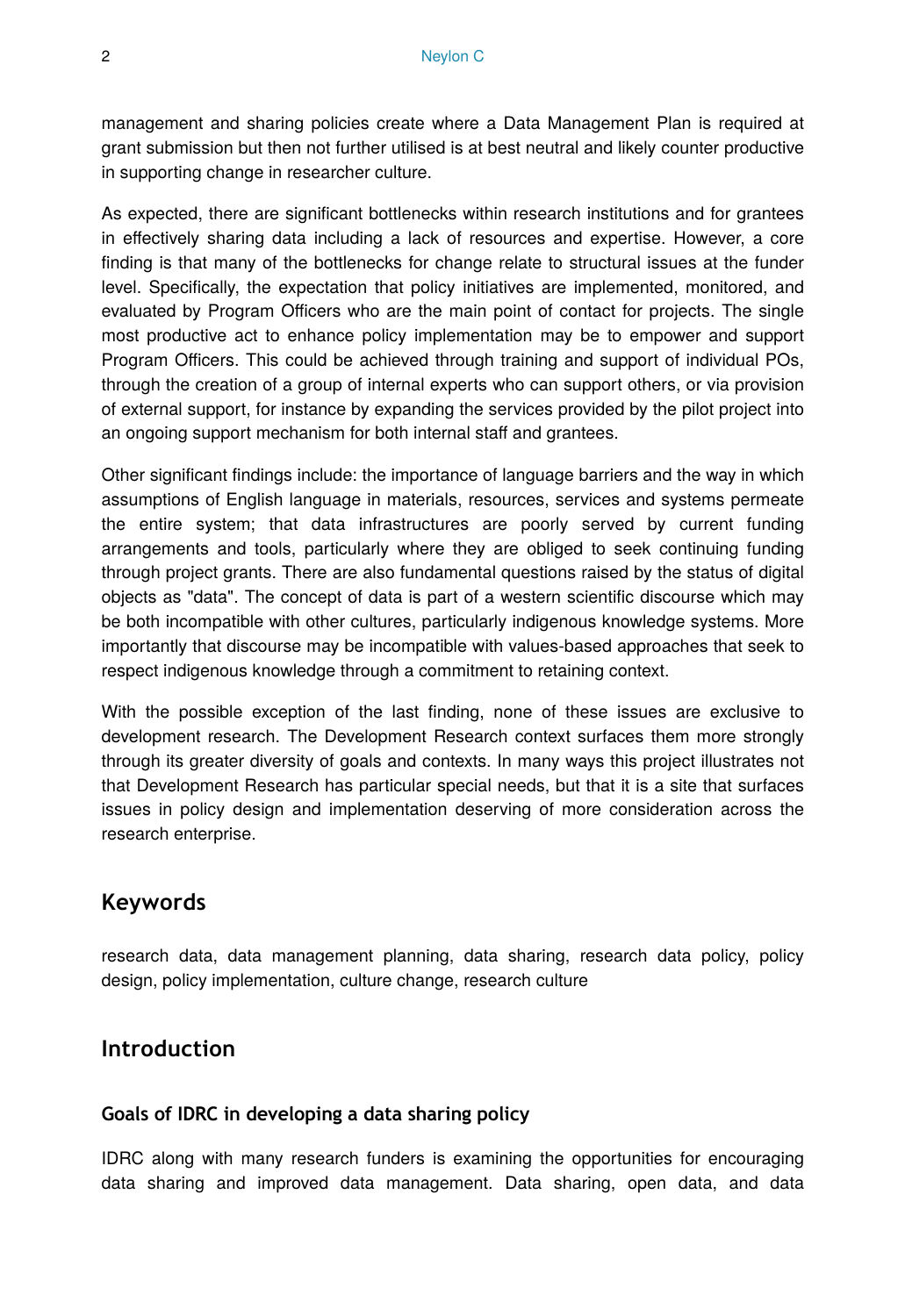management policies are being implemented by many funders with a range of variation in their approaches (see Neylon (2017h), review for this project). Underpinning these differing policies are a range of motivations. As noted in the review these can be mapped to a range of discourses associated with Open Science (Neylon 2017h, Fecher and Friesike 2014) and there is often a mismatch between the explicit motivations, unstated or implicit motivations, and the design of the actual policy.

IDRC in developing a draft Open Data Policy in 2016 made the following statements on motivations:

"*IDRC recognizes that the dissemination of research data can accelerate collaboration, scientific discovery, and even follow-up of research efforts. Open access to research data can be particularly important to researchers in developing countries as they may face additional institutional and financial barriers to access and archive data. IDRC is also committed to good stewardship of public funds and innovative use of knowledge for development.*"

Draft IDRC Open Data Policy and Guidelines FAQ - version of early 2016 (internal document)

As was noted previously (Neylon 2017h) this aligns with the "pragmatic" and "democratic" discourses identified by Fecher and Friesike (2014). The emphasis is on enhanced efficiency of research and "stewardship of public funds" alongside "access to research data... [for] researchers in developing countries".

In addition to these motivations the IDRC Strategic Plan for 2015-2020 (IDRC 2014) also engages with the Democratic and Public discourses identified by Fecher and Friesike. The Strategic Plan also has a strong focus on capacity building. This would appear as an implicit motivation for developing data sharing as a requirement for grantees. With both research and economic development increasingly dominated by discussions of "big data" globally improving the capacity to manage and mobilise data in developing and transitional countries, and indeed improve the capacity of IDRC staff to support this growth in capabilities is well aligned with the IDRC mission.

Overall the goals of IDRC in developing policy and guidance on research data management and data sharing are focussed firstly in achieving the greatest impact for funded research, supporting further research, and researchers, particularly in developing and transitional countries, and building capacity, both within IDRC and amongst grantees.

## **An implicit Theory of Change and the design of the Pilot**

In its initial form, the program on data management and sharing was framed within IDRC as a policy question: what is the optimal form of a policy to encourage data management and sharing amongst grantees? In common with many other funders the initial draft policy is aspirational in form, while focussing on the provision of a Data Management Plan at the point of grant submission as the main point of leverage to change practice.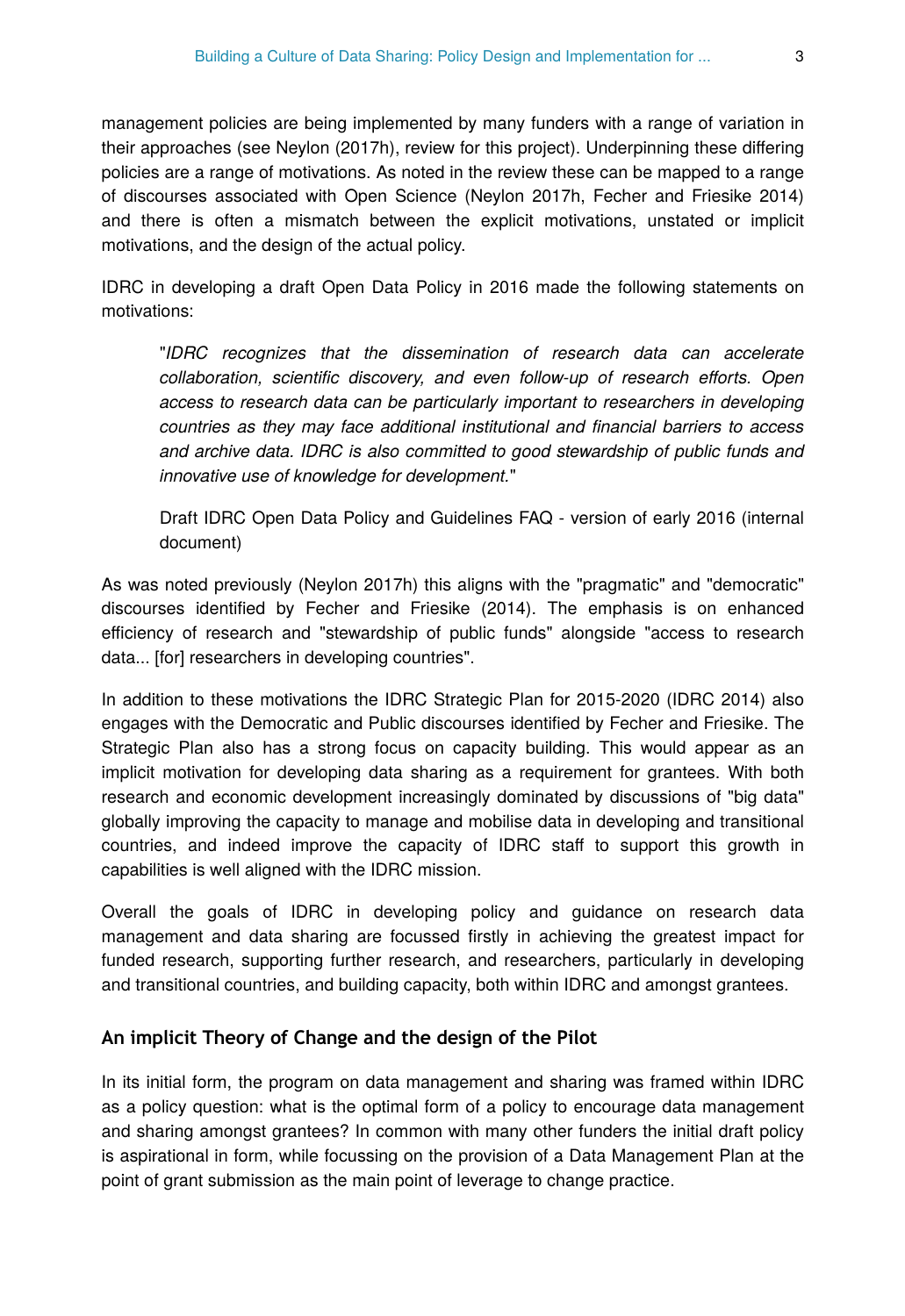The implicit initial Theory of Change was therefore that by finding the "correct" policy design, alongside the provision of some support, the practice of grantees would be changed towards adoption of data sharing. This implicit Theory of Change is common amongst funders who develop and implement policies. The political realities of policy implementation then lead to an initial development of aspirational policies that are, in ideal circumstances, strengthened over time, as was noted in the initial review.

The IDRC approach was different, however in taking a research project based approach to testing and designing a policy and implementation. The current project was designed as a pilot, in which the draft policy would be implemented within a small number of active IDRCfunded projects to examine the issues that policy implementation might create. Nonetheless the first specific objective of the project (Neylon and Chan 2016) was to "Test and refine implementation guidelines for development researcher funders' open research data policies".

#### **A shift from targeting policy-mediated change to a focus on culture change**

As part of the initial review (Neylon 2017h) for the project a concern with this conventional approach to encouraging data sharing was raised. The review entitled "Compliance Culture or Culture Change?" noted that the focus on the generation of Data Management Plans at grant submission time was the subject of strongly differing opinions amongst interviewed experts. In particular the use of an administrative requirement was viewed by some as leading to data management and sharing being viewed as just one "tick-box" amongst many requirements imposed by funders.

The question was raised whether such approaches risked creating a "compliance culture" where data management was viewed as merely an administrative requirement could actually damage the goal of supporting a culture where sharing and management of data were part of standard practice. At the same time the interviews identified a strong view amongst many experts that it was necessary to push researchers to think about data management and sharing, and that without a formal requirement at some point in the grant cycle this would not happen. While strongly supporting the idea that data management and sharing should be considered throughout the project lifecycle there was agreement that grant submission remains the most obvious place to insert a compliance requirement.

Alongside this the review also noted critical issues of capacity. Capacity issues amongst researchers, particularly in developing countries were expected. What was less expected was the importance of capacity and time availability within funders. In particular it was noted that there is a systemic structural problem with policy implementation for most funders. The majority of funders organise their programs with Program Officers having responsibility for management of, communication with, and in some cases soliciting proposals for, grants. With communication flowing through a single person, any policy change or implementation effort requires each Program Officer to gain sufficient expertise in the new area to offer each of their grantees support and advice. Frequently responsibility for tracking policy adoption and compliance also rests with individual Program Officers.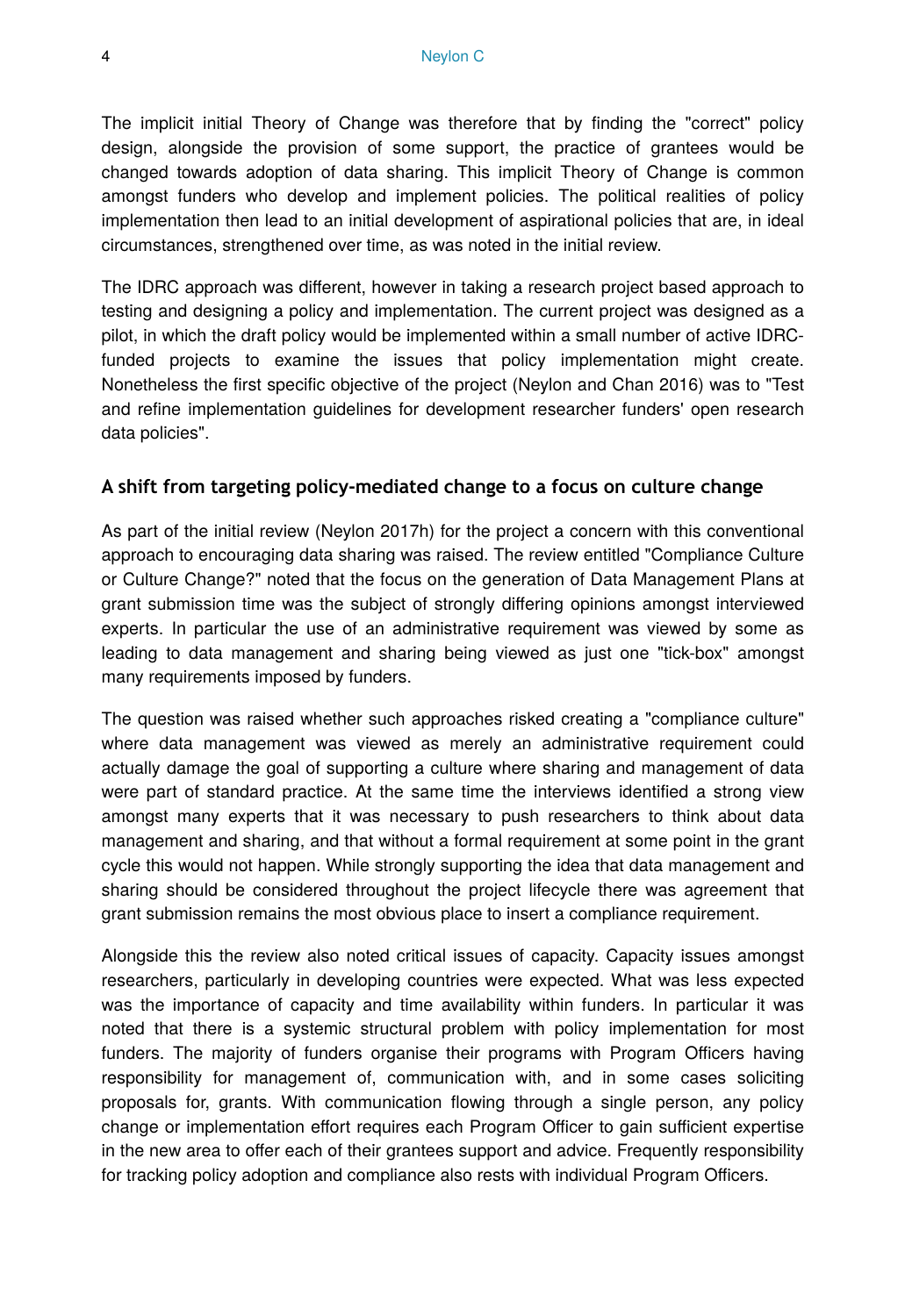The need to examine and improve capacity at the funder level, alongside addressing capacity building amongst grantees aligns well with an agenda for culture change. Capacity building on both sides for collaboration offers opportunities to develop a common narrative, and therefore a common route to culture change. In response to this we adapted the case study design of the pilot to examine experience and capacity amongst grantees and to identify what forms of support are necessary on the funder site to address these. In addition we frame the issues faced in implementing and adopting data management and sharing practice in terms of the culture in which the research teams, and program officers, work.

# **Pilot design and analysis**

The Pilot was designed around seven case studies of existing IDRC funded projects (Neylon 2017a, Neylon 2017b, Neylon 2017c, Neylon 2017d, Neylon 2017e, Neylon 2017f, Neylon 2017g). These projects were selected to span a range of geographies, scales and subjects. The selection deliberately included social, economic, and bioscience and health related data, as well as projects relating to Indigenous Knowledge and one project involving a francophone team.

The basic model of the pilot was to work with each project to develop an inventory of the data they were creating (or had created) followed by the development of a Data Management Plan. At the conclusion of the Pilot the progress of each project in delivering on the DMP would be examined. This was supported through two workshops, one at the beginning of the project and one near the end. Through this process we sought to address the following questions for each project:

- 1. What was their awareness of and thinking around "data" as a concept? What data did they expect the project to generate? How complete was this view?
- 2. What challenges did the project face in developing a Data Management Plan? How did the nature of the project and its outputs affect this.
- 3. Are existing tools and systems for data management planning fit for purpose for:
	- 1. Researchers in developing and transitional countries
	- 2. Researchers working on development research projects
- 4. What challenges did the project face in implementing their Data Management and Data Sharing Plans?
- 5. Did the process of participating in the Pilot lead to changes in practice or changes in culture that could be documented?

# **Methodology**

# **Project selection**

Projects to participate in the Pilot were solicited through contact with IDRC Program Officers (Table 1). A submission form was provided and either Program Officers or project investigators filled out the form. Ten projects were submitted, including two which were sub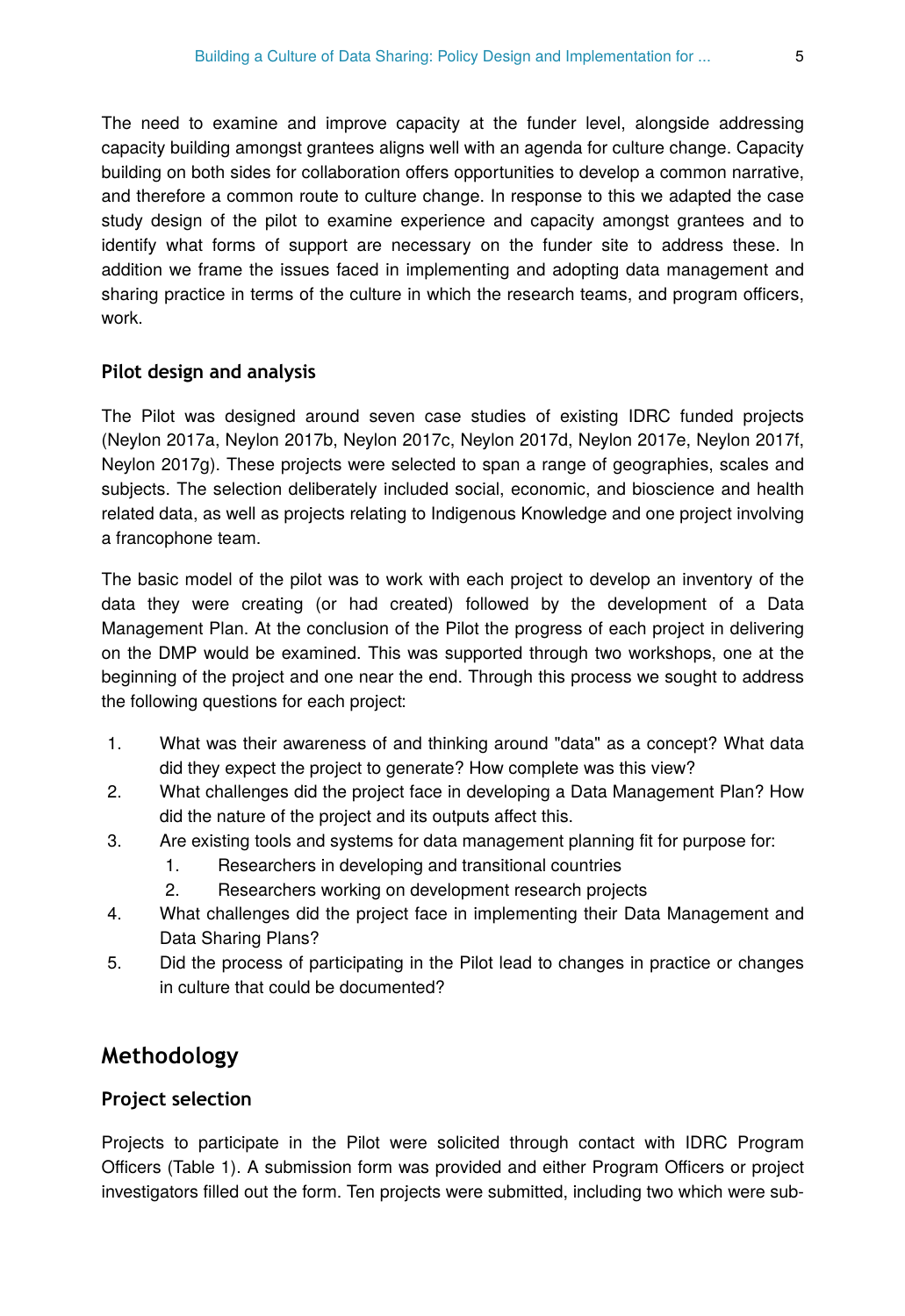projects of the [Open and Collaborative Science in Development Network](https://ocsdnet.org/) (Chan et al. 2015). Of the ten, eight were selected, one of which did not ultimately proceed as the host institution was unable to satisfy IDRC requirements for signing up.

| Table 1.<br>IDRC-funded projects contributing to the pilot                                           |                                                                      |                 |                                   |                                                                         |                      |
|------------------------------------------------------------------------------------------------------|----------------------------------------------------------------------|-----------------|-----------------------------------|-------------------------------------------------------------------------|----------------------|
| Name and abbreviation                                                                                | Host                                                                 | Country         | <b>Discipline</b>                 | <b>Notes</b>                                                            | Case<br><b>Study</b> |
| <b>Crowd Sourcing Data to fight</b><br>Social Crimes (HMP)                                           | Harassmap (NGO)                                                      | Egypt           | Social<br>Sciences                | Small NGO with focus<br>on web presence and<br>advocacy                 | Neylon<br>2017e      |
| <b>The Brazilian Virtual</b><br>Herbarium (BVH)                                                      | CRIA (National<br>Infrastructure)                                    | Brazil          | <b>Biosciences</b><br>and Ecology | Substantial<br>infrastructure drawing<br>on upstream data<br>sources    | Neylon<br>2017d      |
| Strengthening the Economic<br><b>Committee of the National</b><br>Assembly in Vietnam (ECV)          | Centre for Analysis &<br>Forecasting (CAF)<br>(research institution) | Vietnam         | Economics                         | Government<br>department gathering<br>data for direct policy<br>support | Neylon<br>2017b      |
| The Impact of Copyright<br>User Rights (DED)                                                         | Derechos Digitales<br>(NGO)                                          | Columbia        | Law                               | Distributed project                                                     | Neylon<br>2017a      |
| Establishing a clearinghouse<br>for tobacco economic data in<br>Africa (TED)                         | DataFirst (project<br>within UCT)                                    | South<br>Africa | Economics<br>and Health           | Infrastructure and<br>issues with upstream<br>usage rights              | Neylon<br>2017f      |
| Les problemes negliges des<br>systemes de sante en<br>Afrique : une incitation aux<br>reformes (NDF) | LASDEL (Research<br>Unit)                                            | Niger           | <b>Health Policy</b>              | Francophone project<br>and project team                                 | Neylon<br>2017c      |
| Indigenous Knowledge in<br>Climate Change (IKC)                                                      | Natural Justice (NGO)                                                | South<br>Africa | Law and<br>Culture                | Focus on Indigenous<br>Knowledge                                        | Neylon<br>2017q      |

The selection of projects was based on seeking broad geographic representation, a variety of subject areas for the research and variation in the nature of the projects and project teams. The final set of seven projects included two from Latin America (one Brazil, one based in Columbia), four from the African continent (two from South Africa, one from Niger, and one from Egypt) and one from Vietnam. The projects included one francophone project and one dealing with Indigenous Knowledge. The institutional hosts for the projects varied from NGOs to Research Institutes, Universities and Government Departments.

The Data Management Plan for the project as a whole is published (Neylon 2017j) as is a Data Package containing all pubicly released data and materials (Neylon 2017i).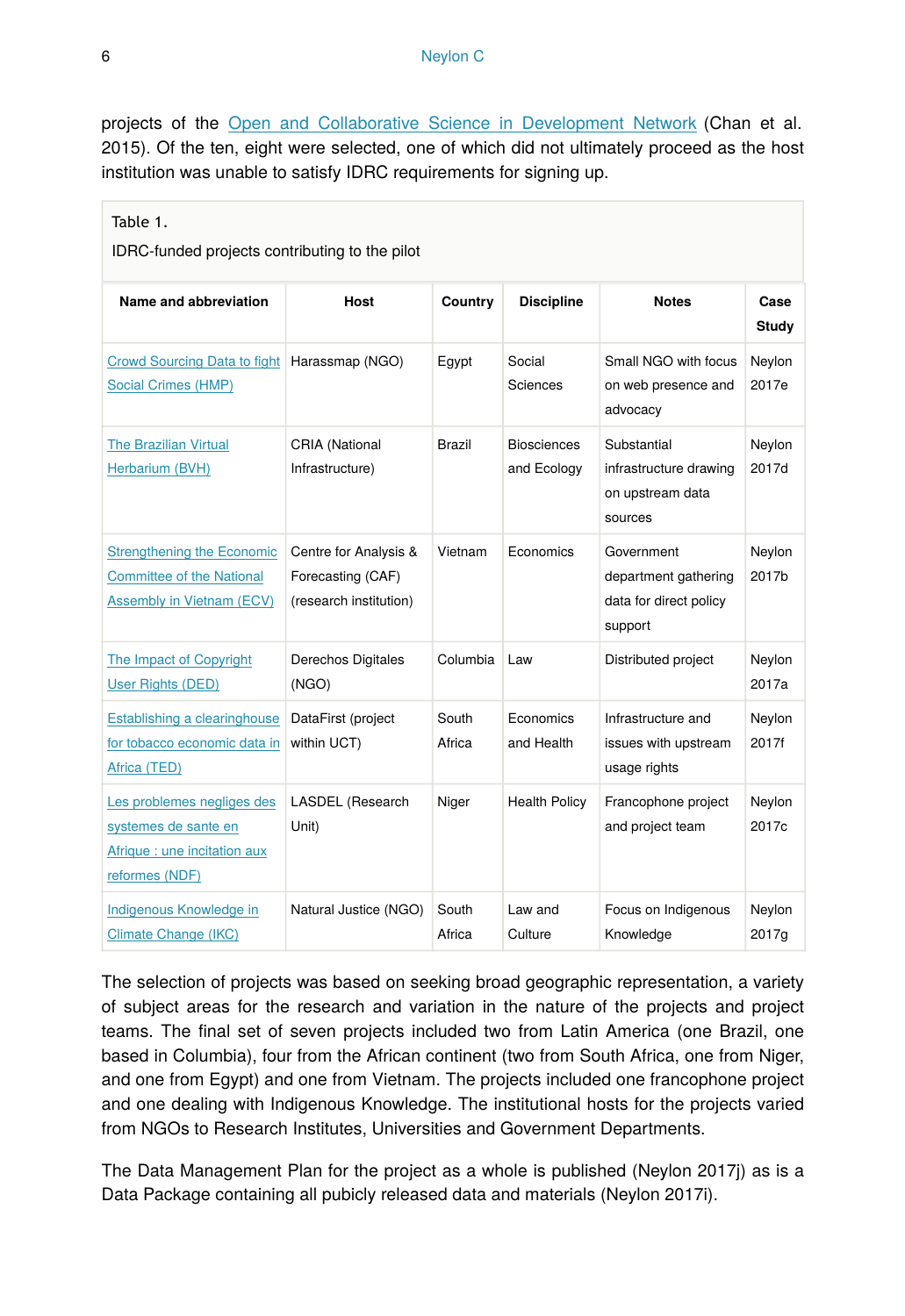#### **Initial workshop**

An initial workshop over two days brought together project leads, program officers, as well as expert advisors to initiate the project. Each project was presented and these presentations are available in the project data package (Neylon 2017i, Introductory Workshop Presentations directory). The main focus of the workshop was to initiate thinking for the projects on what they would consider as data, what challenges they would face in managing and sharing that data, and to introduce the tools for data management planning, specifically the Portage developed [DMP Assistant,](https://assistant.portagenetwork.ca) a multi-lingual version of the UK Digital Curation Centre [DMP Online tool.](https://dmponline.dcc.ac.uk)

The workshop materials and schedule are available in the project data package (Neylon 2017i, Introductory Workshop Materials directory). Materials were produced in English and translated to French. Specific prompts were provided for advisors and experts to help prompt and guide discussion. The activities developed a discussion of what could be considered data, with the aim of showing that the scope can be expansive. Following this an initial Data Inventory was developed (see Data Management Planning > Data Inventories in the data package).

The draft Data Inventory was then used as a means of focussing discussion on the different types of data being generated by each project, and the challenges involved in managing and sharing that data. The goal of discussion was to have projects communicate with, and critique each other's draft Inventory. The intent was to develop an appreciation of how data resources were different across the projects and how attitudes across the projects and the issues associated with data sharing were challenging.

Throughout the first workshop there were challenges in translation. As only one group was operating in French and there were no other French speakers amongst the contributing project participants attending this meant that conversation between the francophone and non-French speaking participants was limited. While a number of bilingual participants were at the meeting, amongst advisors and program officers to follow the program, the degree of interaction was more limited. Simultaneous translation was valuable in addressing this, although expensive. If this workshop design were to be used in future ensuring that any language for working in was represented by at least two projects would be important.

# **Data inventory**

The data inventory was based on a simple form that prompted the participants to identify data resources and to identify their formats, approximate size, and potential issues with sharing. A draft version was prepared at the first workshop and this was refined and finalised following the workshop.

The aim was to focus attention on the process of surfacing the full set of objects generated by projects that might be considered data. The process starts from each phase or Work Package in a project and then offers a set of possible data products that might be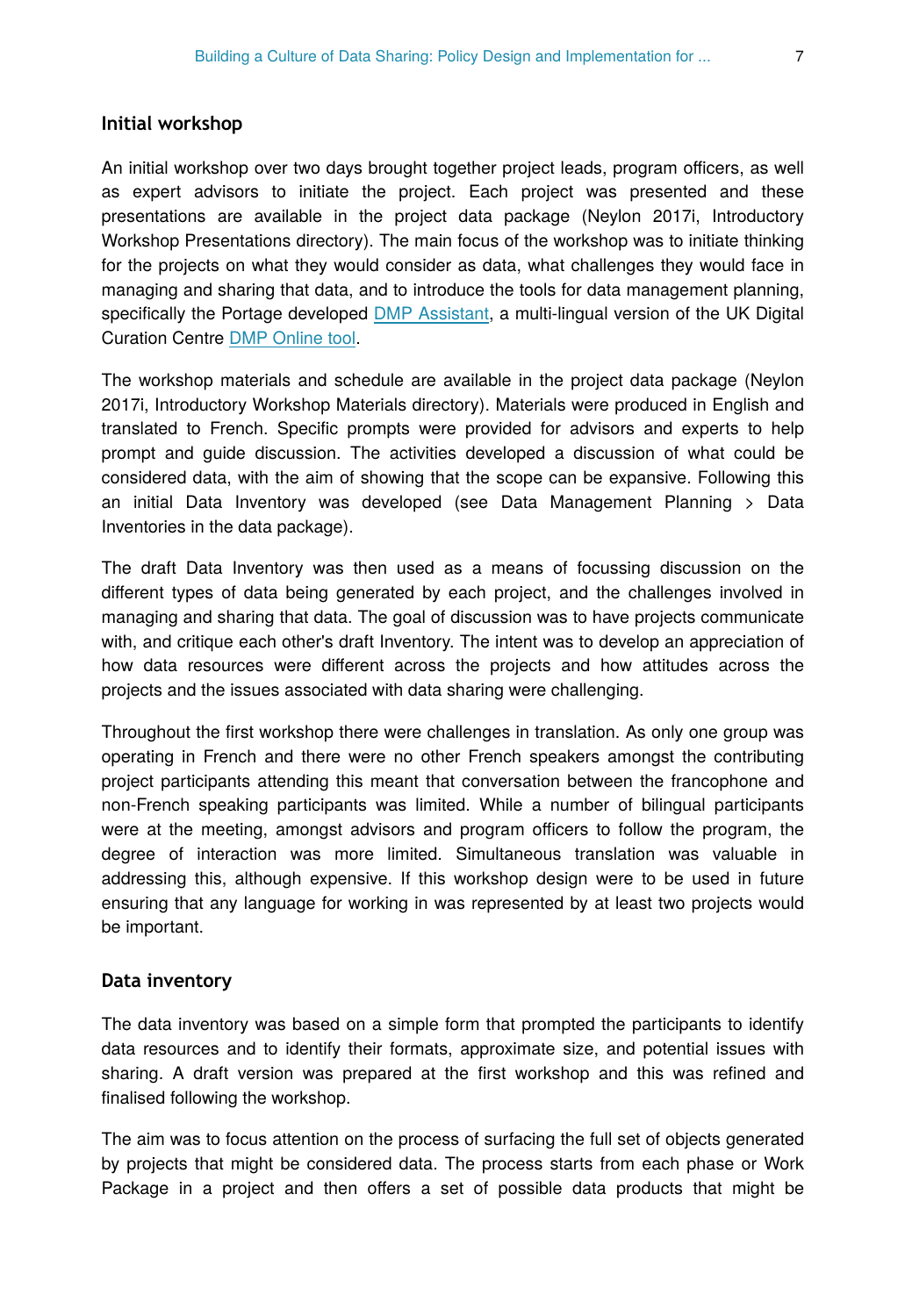generated from each phase as prompts. These products are then named and described, and then analysed in terms of their format and issues that arise from management or sharing of these data.

The form was provided in physical form although several participants subsequently requested a digital version. The instrumental and guided approach to surfacing data objects was seen as valuable and helped to make the process of considering sharing and management more concrete. The blank form and filled out version for most projects is available in the project data package (Neylon 2017i see Data Management Planning Directory > Data Inventories).

# **Data management planning**

The DMP Assistant tool provided by Portage was recommended as the basis for each participating project to develop a Data Management Plan. The tool was introduced at the first workshop and used in default template mode. For future efforts using DMP Assistant it would be advisable to develop or adopt a simplified template designed for IDRC or the specific user group.

Participating projects mostly used the online tool. The exceptions were one case where a login problem led the user to use a different online tool [\(DCC DMP Online\)](http://dmponline.dcc.ac.uk) and where concerns over network access led to the use of a blank plan downloaded as a Microsoft Word document (NDF). The participants were prompted several times to complete the DMPs and plans were developed with differing degrees of specificity (see data package, Data Management Planning > Data Management Plans) and in some cases a finalized version was formally published (Canhos 2017, Traynor 2017, Wael 2017, Woolfrey 2017).

# **Follow-up, interviews and analysis of data sharing and management**

Pilot Project participants were interviewed after the DMPs were supposed to be due. The interviews focussed on a reflection on the process of Data Inventory and Data Management Plan production, specifically what parts of each process were useful, what not so, and how this had changed practice within the research project or group. The interview rubric and notes for each interview are available (see data package Data Management Planning > Data Management Interviews). In several cases the DMPs had not been completed at this stage and this limited the ability to focus on concrete aspects of the DMP process.

Self-reported performance against the DMP was collected at a final workshop and where feasible the actual sites for data sharing were examined. In most cases the projects selfreported that actual data posting was still in process so no final audit of performance against the DMP was possible. Ideally this could be assessed after a further six and twelve months to identify progress. The forms used to prompt the self-audit are available (see data package Data Management Planning > Final Self Audit > Templates for Self Audit) as are the filled out forms (Data Management Planning > Final Self Audit).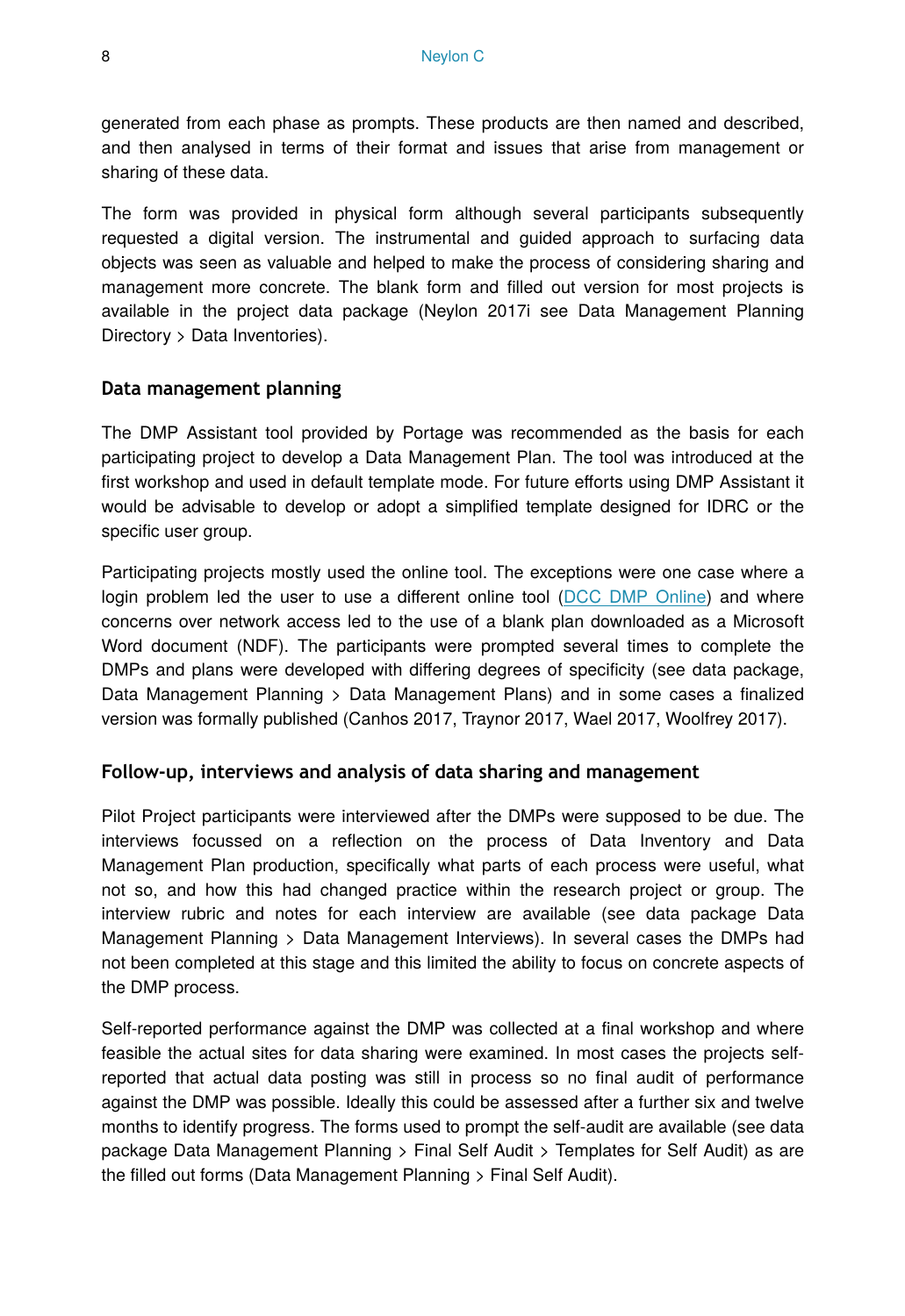# **Case study analysis**

The individual case studies are published separately (Neylon 2017a, Neylon 2017b, Neylon 2017c, Neylon 2017d, Neylon 2017e, Neylon 2017f, Neylon 2017g), and the underlying data is available in the project data package on Zenodo (Neylon 2017i).

### **Awareness and pre-existing capacity for managing and examining data**

The project showed substantial variation in previous thinking about data management and capacity to manage and share data. The projects ranged from sites who were interested but had no experience in research data management, to professional data managers and infrastructure providers with decades of experience.

With respect to the less experienced groups, while many of the participating projects had experience in creating, collecting and managing digital objects within the majority there was little previous experience of their management and handling. In the initial exercises at the first workshop and within the Data Inventory it was clear that diffuse but limited concepts of data became rapidly expanded. This led to a concern about the scope of data management, and in most cases to a realisation that management had to be focussed on a subset of objects. This appeared to be a very productive discussion for thinking pragmatically about what was valuable and achievable.

The more experienced groups (TED and BVH) had preexisting frameworks and ways of thinking about data that were different to each other and not always a good fit with the general framing used in the workshop. This was in part due to their nature as infrastructures more than projects but also due to their longer history working with data. Nonetheless the change in perspective still was seen as having some value and the experienced contributors were able to probe and support other groups, as well as provide examples for their experience, in the workshop setting.

Across the projects there was also a substantial diversity of data types and collection modes. Defining any general guidance for best practice in the research practice around recording data would have been extremely challenging. Beyond good practice for local archiving and backup there was little in common in terms of potential training needs that could be provided centrally. The initial workshop, and particularly the first day where questions of what data are and the different issues that arise with sharing and management, was well received. Having a shared framing was useful for all participants.

#### **The development of data inventories**

The development of the data inventories within the initial workshop proceeded quite well and in most cases a completed inventory was produced on schedule. The inventories focussed on a step by step articulation of the parts of the project, the data products to be produced, their expected format, size and then issues relating to management and sharing.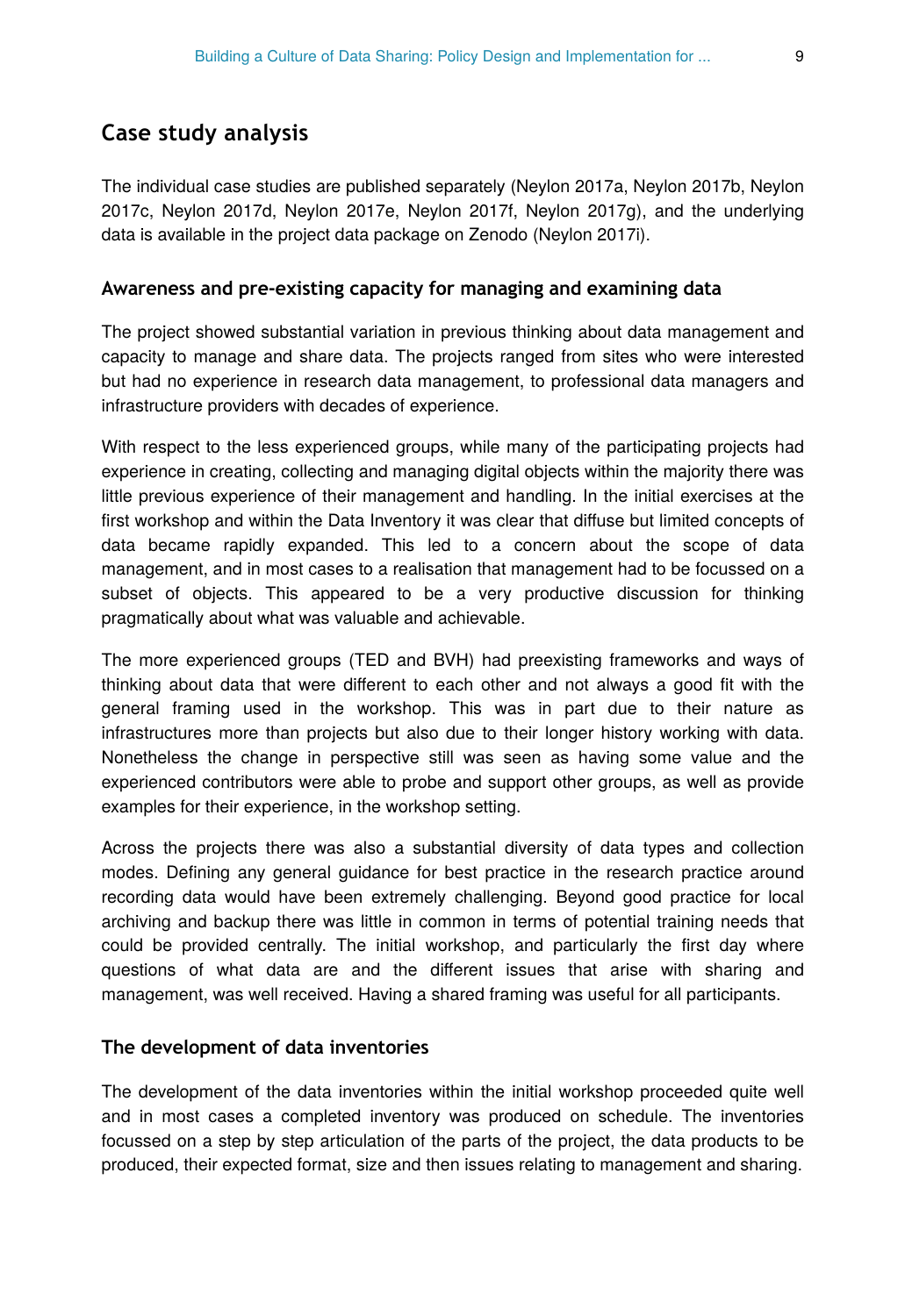The Data Inventories indicated that data formats were largely chosen *ad hoc* based on the software or systems being used. The importance of using open and accessible formats for archiving was emphasised but in practice there was little evidence of uptake on this. This is consistent with the common finding that there is limited motivation to undertake extra work in this case changes in format - to enable data sharing and management.

The potential issues with data sharing described in the inventories were varied. Most focussed on ethical issues, and questions of control and permissions. Some technical issues were raised but at a surface level in most cases. The more experienced groups unsurprising identified more data objects and a wider range of technological issues.

The inventories were seen as a useful exercise, in part because they were highly concrete, and were prepared initially in a supported context, as part of the flow of the workshop. In the context of the first workshop the intended process of reflection and refinement was less successful and it would have been more productive had the inventories been completely finalised in the context of that workshop. Overall this was a useful exercise and there was evidence within the Data Management Plans and in eventual practice that the issues raised had continued to be considered.

# **Data management planning**

Data Management Planning using the DMP Assistant Tool was carried out by all the groups, with differing levels of support and success. Variation in the level of details in Data Management Plans was substantial and the process was generally seen as less connected to the project than the Data Inventories. A common criticism was that the Inventory was not easily incorporated into the planning workflow or into the tool itself.

The DMP Assistant tool is a form-based online tool. The project used the default template which provided generic questions. For a future project the preparation of a template that maps onto existing funder processes and language as well as connects more directly to the preparation and support that the Inventory provided would be valuable. Technical issues are discussed in more detail below (Tools and systems > Technical issues).

In two cases (NDF, IKC) the submitted DMP was revised at a later date in the project (see data package Neylon 2017i and published DMP for IKC project Traynor 2017). In general, while there was a shared sense that the process of planning was useful, the DMP itself did not seem to be of significant further use to the contributing projects. It was useful to the Pilot Project as a whole as a means of auditing performance against the plan but in terms of supporting culture change and deeper evaluation the DMP itself was of limited value after being prepared. This is broadly consistent with the findings from the initial review and aligns with the fears expressed by some expert interviewees for that review.

Most contributing projects regarded the process as useful and shared the view that earlier planning would have been valuable. In a few cases (HMP, DED, ECV) the view was expressed that DMP preparation at grant submission stage would not have been of use because the forms of data resources to be produced were not yet clear. In the case of the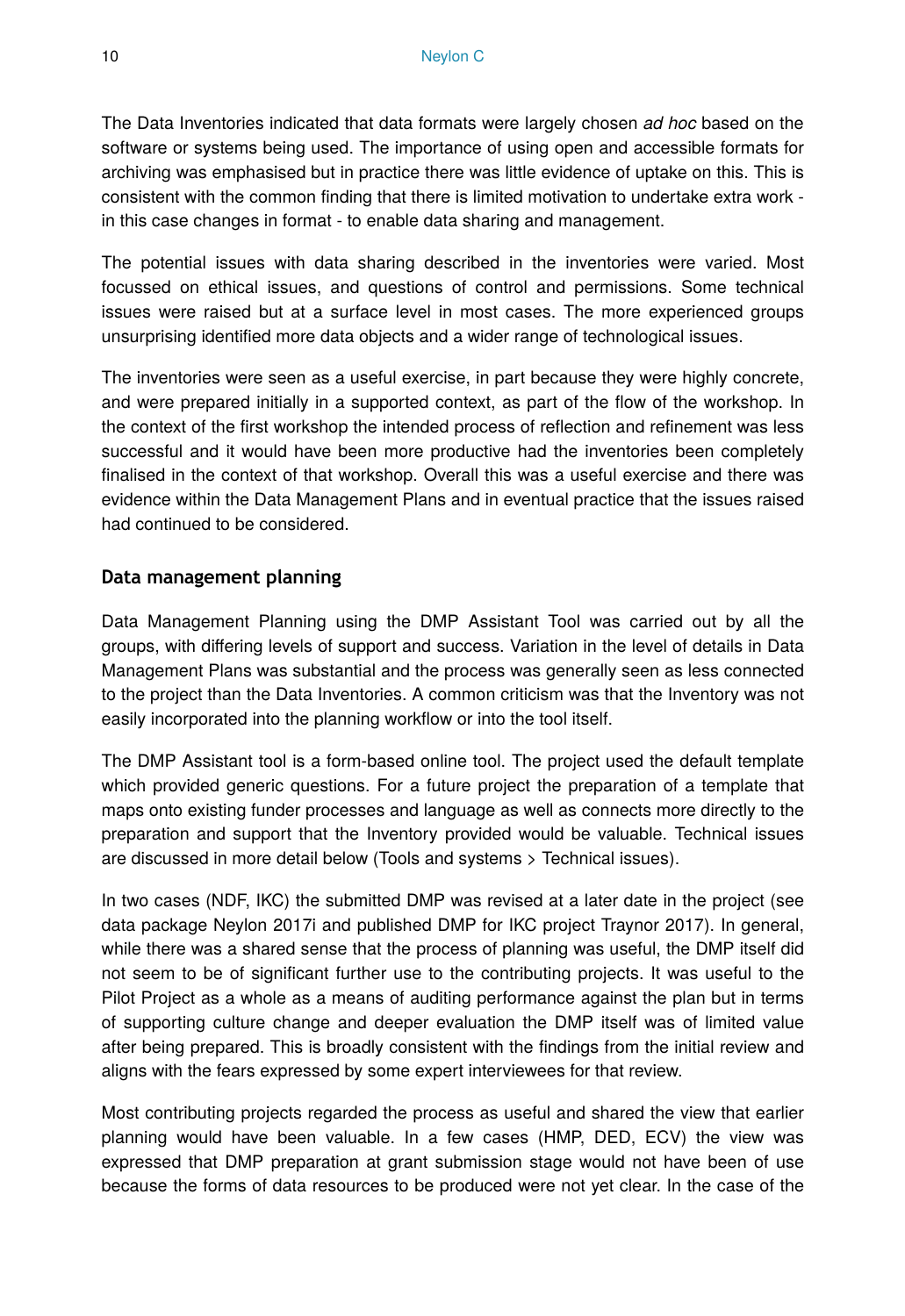Indigenous Knowledge project there were complex interactions between obligations to multiple institutional review boards for ethical oversight (Traynor et al. 2015, Traynor 2017, Neylon 2017g) and it is not clear when in this process Data Management Planning would have been most useful and efficient.

# **Tools and systems: Experience of use in a development context**

There were broadly three classes of issues relating tools and systems utilised by the project. These were technical issues, language issues, and more general work flow and intelligibility issues.

# **Technical issues**

The technical issues ranged in severity from a temporary glitch in login authentication through to the online system being practically inaccessible due to unreliable network access in Niger. Several contributing projects preferred to use a downloaded version of the DMP questions as a Microsoft Word document than to use the system online for similar reasons.

Unsurprisingly, in developing and transitional nations network access can be limited, but more importantly unreliable. Web-based systems that rely on continuous internet connectivity are particularly poor under these circumstances as it can be unclear what has been saved back to the server and loss of connectivity can mean the loss of work. Continuously ensuring that the system has saved data is irritating and distracting. Of the contributing projects four (BVH, ECV, DED, NDF) preferred to complete the DMP offline. Where possible developers of web-based systems should consider their use in an off-line mode and local caching of data.

Perhaps more surprisingly there was limited evidence of any real benefit from using an online system. With the exception of one project (HMP) there was no effort to utilise the collaborative features of the DMP Assistant Tool and no evidence of sharing the content of the DMP through the system. Two projects offered access to their developing DMP to the Pilot Project (IKC, HMP). However all those who used the system ultimately submitted the DMP as a PDF. This reinforces the notion that the DMP is viewed as a document, to be prepared in a finalised form, rather than a tool for ongoing use.

#### **Language issues**

The Pilot Project made the deliberate choice to include at least one non-English speaking project amongst the contributing projects. The choice of using DMP Assistant was made in large part because it had included multilingual support, specifically at this point for French. This was helpful, however it also emphasised the challenges arising for non-Anglophone researchers in a highly English-centric world.

For the francophone project (NDF) substantial support was provided throughout by French speaking advisors and program officers. The core resources provided by the project were translated but the loss of efficiency in communication and challenges in translation were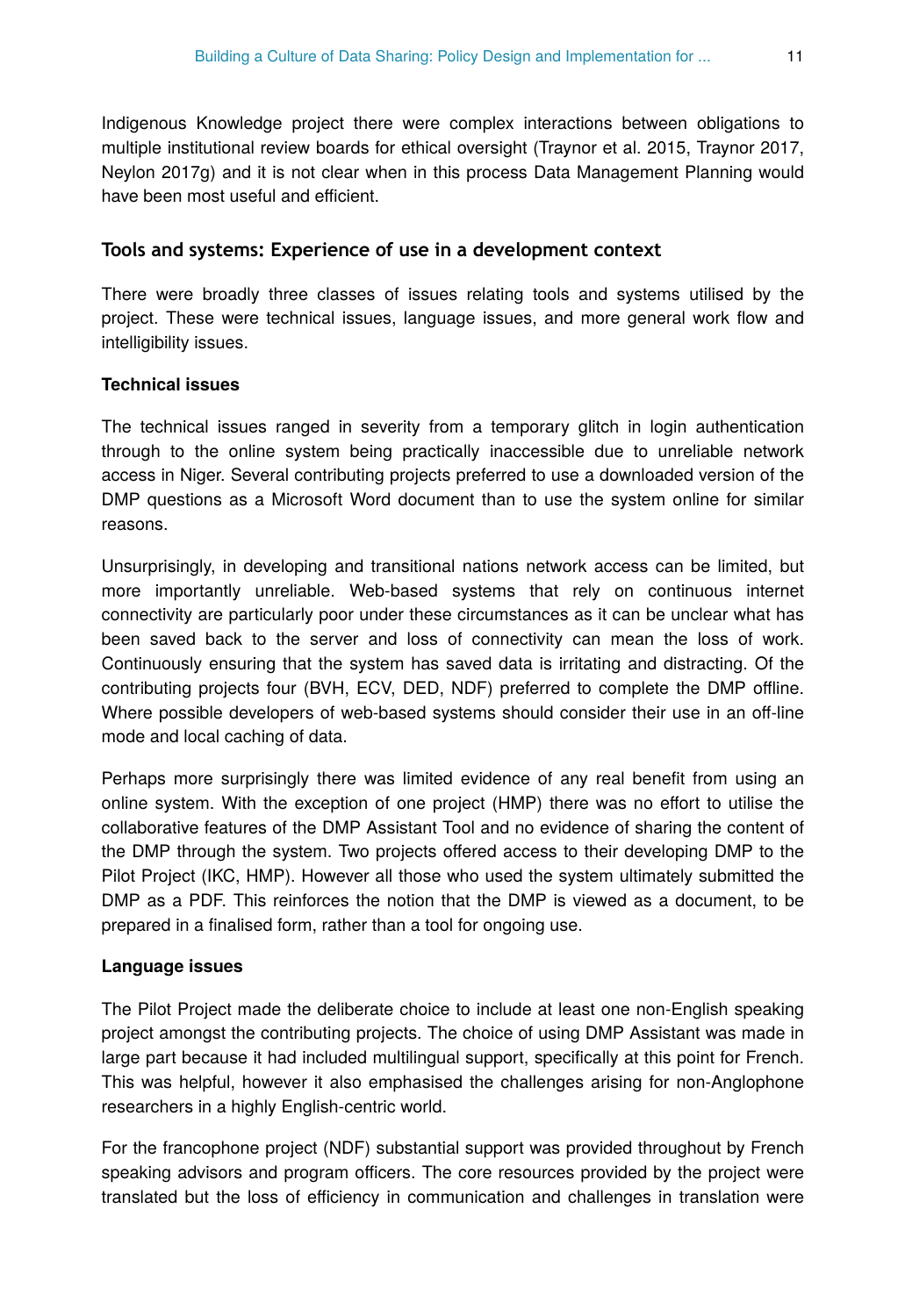evident throughout. For the other contributing projects where English was not the preferred language there were challenges in some cases in communication and comprehensibility, particularly with respect to the DMP template questions.

Language issues also appeared in the utilisation of data platforms. Specifically the NDF group selected the DataFirst platform to archive and make available data. However the metadata requirements for DataFirst include a requirement for English. This both creates the immediate issue of the resources required for translations but also a deeper issue of whether the translation of the locally contextualised metadata schema is appropriate. Is there a risk of loss of context, particularly given the intent to archive the collected data itself. Is it appropriate to enforce metadata standards designed in English, perhaps by people with no experience of other languages, on researchers operating in the vernacular in their local context?

The problems with issues of language are well rehearsed, but they are pervasive and reach deep into every area of communication, data management, and data sharing practice. The Pilot Project was not well placed to develop strong findings on the downstream effects of language on data reuse and discovery although at least one project (HMP) noted challenges arising from data discovery due to having data - in their case reports - in two languages, English and Arabic (Neylon 2017e).

#### **Workflow and comprehension**

The default assumption for Data Management Planning requirements is that funders will make these a required part of grant submission process. As noted in the initial review, there is both support for this and disagreement amongst experts (Neylon 2017h). Supporters note that this is one of the few points in the grant cycle where a requirement can be made absolute, with minimal monitoring requirements. It is therefore the best point to ensure that grantees consider Data Management Planning, and a robust means of signposting the importance of the issue.

Dissenters to this view note that detailed planning is difficult so early in the life cycle of a project and that making a DMP a documentary requirement tends to mean that the process of planning is not highlighted, rather it is seen as an additional administrative requirement for grant submission. In the initial review (Neylon 2017h) it was proposed that the means of addressing both the opportunities and concerns was to require some planning at submission stage, but to develop tools and systems by which the planning process would become a collaborative and ongoing exercise that engaged both program officers and grantees.

In practice Data Management Planning was a drawn out and in most cases arduous task for the contributing projects. The level of detail prompted by the template questions was confusing for many of the contributing projects. For a funder seeking to increase capacity, and therefore presumably the diversity of those proposing projects, such a technical requirement may impose a substantial barrier for less experienced project proposers.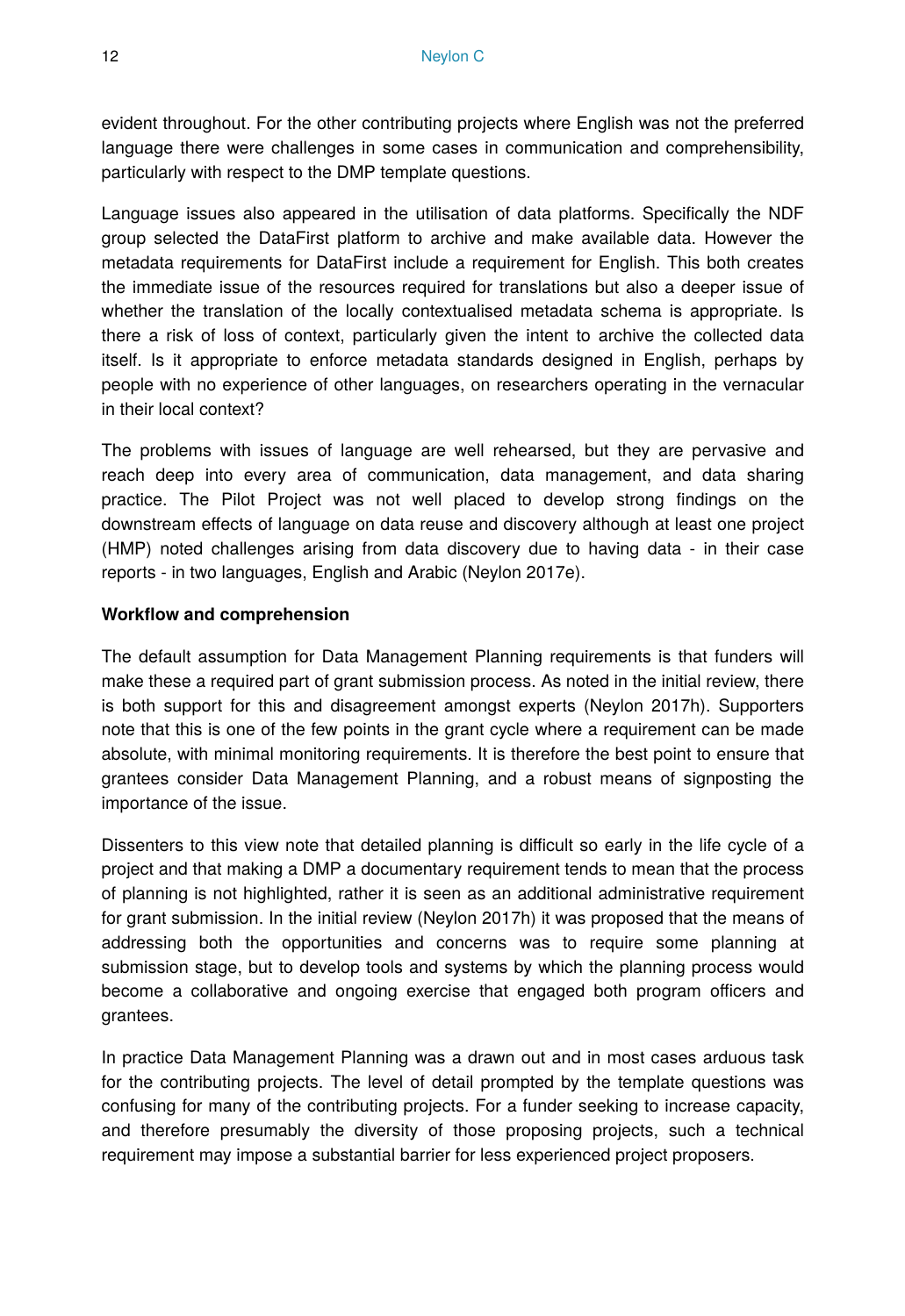Ideally a very lightweight requirement at project submission stage, perhaps similar in spirit to the Data Inventories, could provide a useful start. Full scale Data Management Planning required a level of support that would be difficult to provide across a full grant portfolio, and the quality of the process would therefore be likely to suffer. As noted above the lack of obvious flow and reuse of content from the Data Inventory (seen as a useful exercise and document) to the Data Management Plans was a concern across the groups. The design of future DMP systems should consider how best to guide users through the process of planning and recording at the various stages of the project lifecycle.

More specifically almost all contributing projects reported some confusion around the specific questions and guidance provided by the templates. There was some evidence that some of this may have been due to language difficulties. However in most cases there were also issues raised by clarity of the questions themselves. In contrast to the very concrete nature of the Inventory, focussed on specific data objects and their characteristics, the questions in the DMP template appeared very abstract. Unsurprisingly the contributing project with the most familiarity with Data Management Planning (TED) was comfortable both with the questions, and reported that the flexibility gained by their abstract nature was an advantage.

#### **Challenges of implementation and data sharing**

Going into the project there were a series of expected challenges that would be faced by the contributing groups including local expertise and capacity, access to digital networks and technical platforms, ethical issues of sharing, as well as issues of language. All of these were observed in the Pilot Project as contributing to the difficulties of managing and sharing data. The severity of these issues varied, in some cases being deeper and more challenging than expected, and in others being less significant.

As noted in the introduction the original Pilot Project design had focussed on the issues amongst grantees. However it was seen early on that similar issues at the level of the funder were also a substantial issue for implementing Data Management Planning and Sharing. Those issues are addressed more completely below (see Challenges at the funder level). In this section the focus is on challenges faced by the contributing projects.

Alongside the expected issues there were two issues that arose that had a qualitatively greater degree of importance than was expected; language and the challenges of infrastructure. Alongside this an unanticipated issue was raised by the Indigenous Knowledge contributing project (IKC), which prompted an epistemological question of how data can or should be dealt with within projects that are constructed around a value system at odds with common assumptions of what data is.

#### **Local technical capacities and expertise**

As was expected a lack of local technical knowledge and previous experience of Data Management was a substantial barrier in several cases. Three groups (HMP, DED, ECV) sought to build a local data infrastructure for sharing (Neylon 2017e, Neylon 2017a, Neylon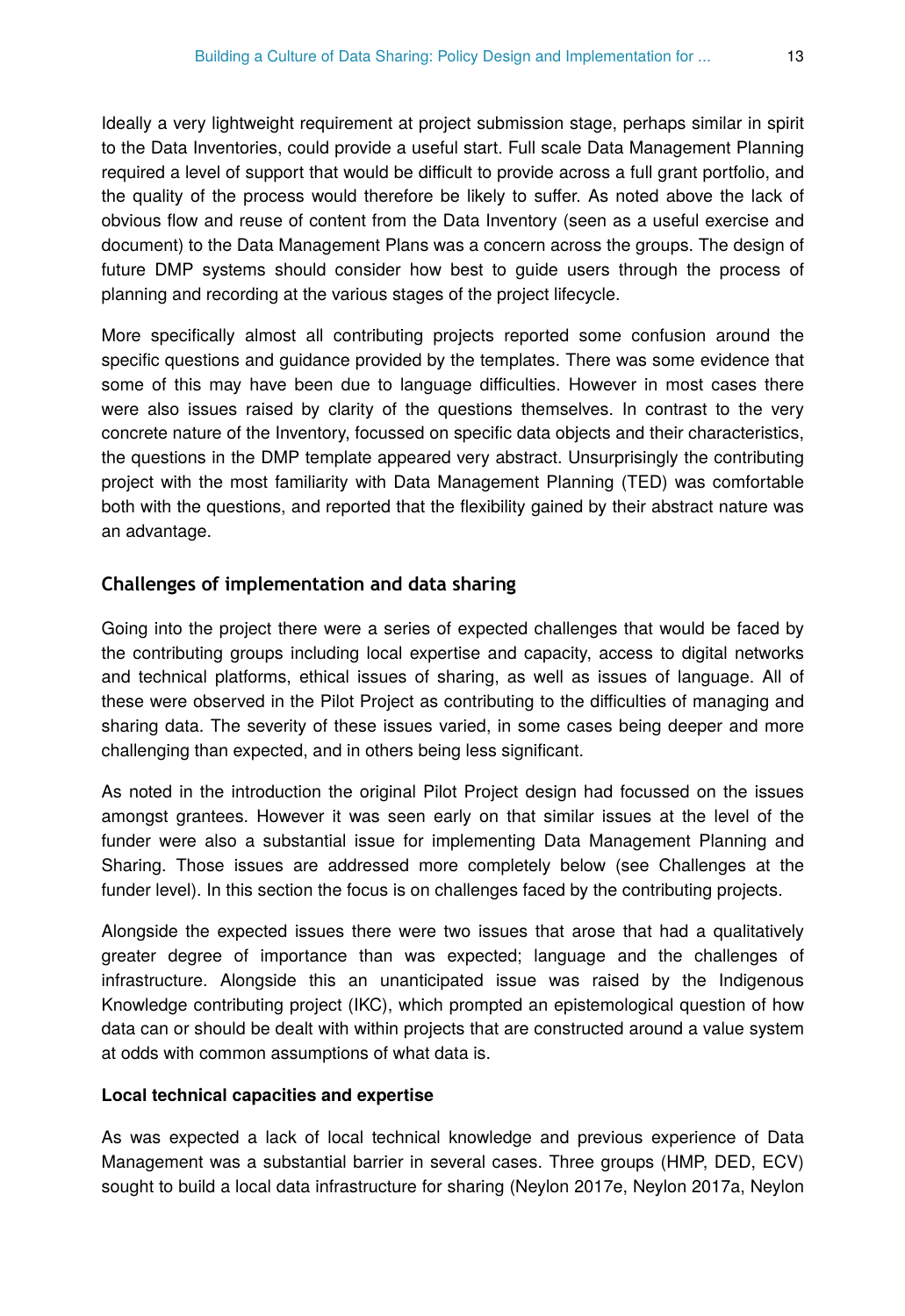2017b, Wael 2017). To achieve this required bringing in external support and the internal expertise to decide between options was not consistently available. In each of these cases a question remains whether local provision is the best choice in terms of both long term sustainability and ensuring security. In the case of the Vietnam project long term government support may be expected but for both Derechos Digitales and HarassMap long term sustainability will depend on ongoing funding and interest.

For the LASDEL group (NDF) an external infrastructure was sought for data availability (Neylon 2017c). In contrast to other groups it was clear that the lack of network reliability in Niger would have made local provision of data sharing infrastructure unviable. Challenges were experienced in part due to a lack of knowledge of options and the criteria to distinguish between them. The decision to use DataFirst as the platform was driven in part by participation in the Pilot Project. The process for data deposition which is still ongoing required substantial support from a project advisor to move forward.

Both contributing projects that provide data infrastructures (BVH, TED) were well supported by a surrounding technical capacity, network infrastructure, and local expertise (Neylon 2017d, Neylon 2017f). Overall, all the projects were able to access expertise and technical capacity to deliver a wide range of options for data availability. Network access, and probably more importantly reliability, remains an issue in some areas (NDF), although this is improving. In terms of capacity building difficult decisions need to be made on supporting regional and global provision vs local capacity. There are good data resources providing access to data of global importance in most of the regions of interest, however it is those regions with the most limited access that have the least local provision and consequently the least capacity to build up that provision.

#### **Ethical and cultural issues in data sharing**

Issues of ethics and informed consent for data sharing were expected across many of the projects (DED, NDF, ICK, ECV, HMP) and these did surface in practice. Despite some evidence of a past lack of detailed consideration of informed consent issue in a few projects and opportunities to improve practice, anonymity and consent were generally well handled. Contributing projects took privacy and consent seriously and there was evidence throughout of careful thought being applied to principles of operation, even where there was some lack of adherence to best practice.

Contributing projects showed a desire to consider what could be shared and how to enable this with due consideration of ethical issues. For instance the LASDEL group (NDF) worked to identify aggregate data that could be shared from datasets with significant issues of privacy and potential for harm to participants. Derechos Digitales developed a characterisation of data resources that included public, available on request to specific groups, and secure. In the case of Natural Justice where the decision was taken that none of the primary material could be shared there was still an effort made to identify objects (including materials generated by the research teams themselves) that might be shareable.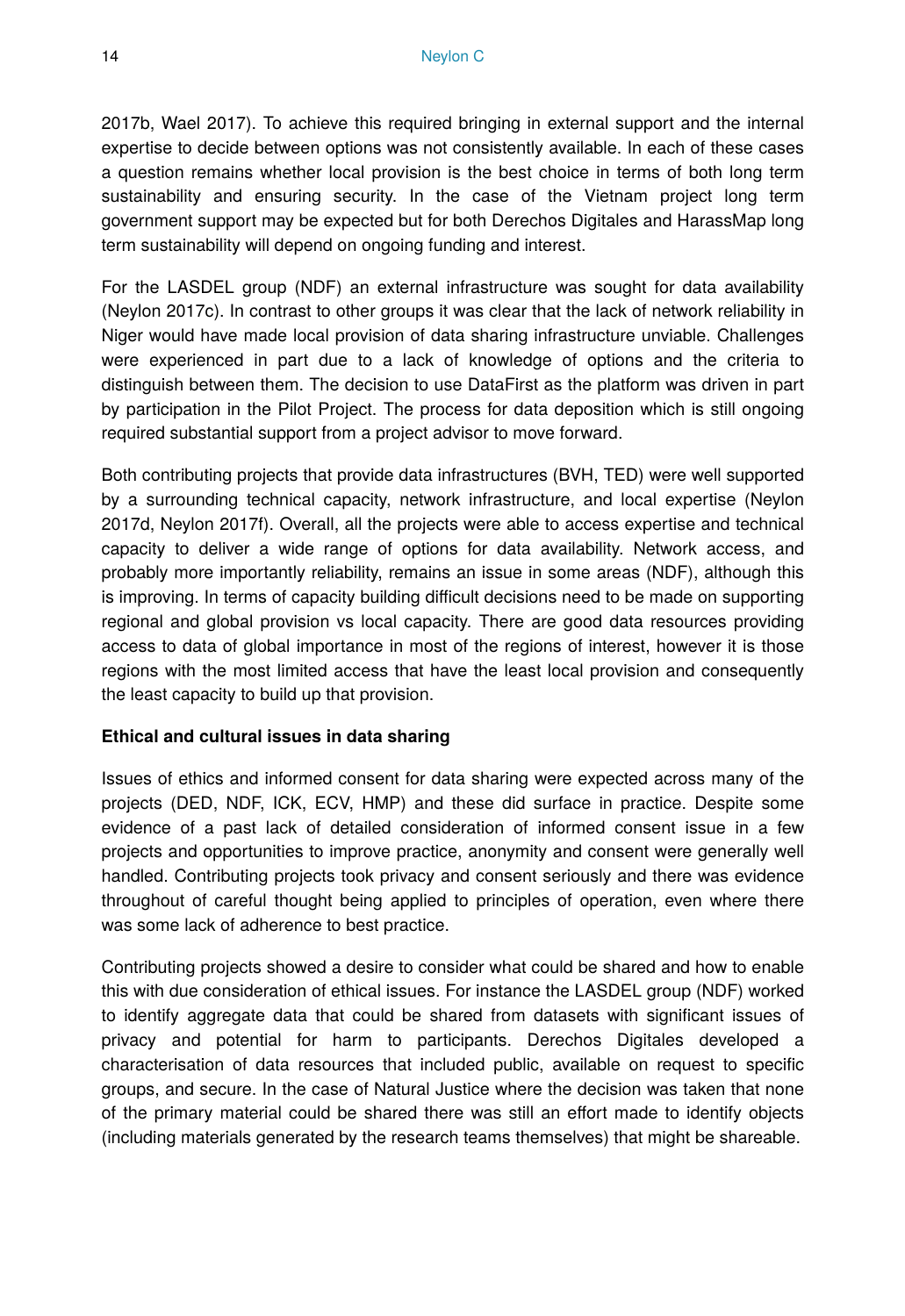In the case of the Natural Justice project involving Indigenous Knowledge a substantial barrier to sharing were the inconsistent and overlapping obligations of the various project contributors to many different players (Neylon 2017g). Firstly there were two institutions involved, each with their own IRB and informed consent process, with a bias towards retaining data securely. The funding arrangements contained further obligations with a contrary bias towards data sharing. Finally the project itself was focussed in part on developing community contracts intended to define the relationship between the project and the participants, who were framed as partners in the research program (Traynor et al. 2015). The contradictions between these overlapping obligations and ethical frameworks have the potential to create substantial tensions including, as the project contributors noted, serious conflicts of interest for researchers themselves. Harmonising policy and process requirements across stakeholders is a serious issue currently mitigated only by the fact that few projects face the level of complexity of the Natural Justice Project.

A broader cultural issue which was consistent across the projects and is consistent with other reports (Borgmann 2014, Fecher et al. 2017) was the sense of ownership and desire for control over data. This arose both in the decision to develop local data sharing infrastructures in three cases but also more generally. Concerns raised with giving up control over access ranged over several issues including concerns for security, mis-use of the data, and an ability to report on details of usage.

An explicit desire for credit was not raised in contrast to concerns over control. For instance the hypothesis that formal publication of the DMPs would encourage preparation was not supported by the experience of the project. This differs slightly from other recent surveys of concerns and motivations for data sharing but might be due to the prevalence of nonuniversity groups within the contributing projects. A perceived need to be able to report on details of usage to funders (raised explicitly by TED and HMP) could be seen as relating to credit.

#### **Permissioning and deeper issues: Can indigenous knowledge be "data**"?

The process of Data Management Planning surfaced a range of permissions issues. In the DataFirst project explicitly raising questions of rights led to the realisation that for several of the datasets that had been offered to the project the data holders either did not have explicit rights to make them publicly available or had no clear rights at all (Neylon 2017f). For Derechos Digitales the process led to a realisation that informed consent processes for interviews and surveys could be strengthened (Neylon 2017a).

The Natural Justice project raised a much more fundamental set of questions. This project was explicitly included to probe issues relating to the ethics of sharing data that arises from engagement with indigenous knowledge, in this case knowledge of managing the effects of climate change within indigenous South African communities (Foster 2014, Traynor et al. 2015).

As noted above this project raised issues of tensions between institutional ethical and policy requirements. Running beneath these issues of procedural obligations are more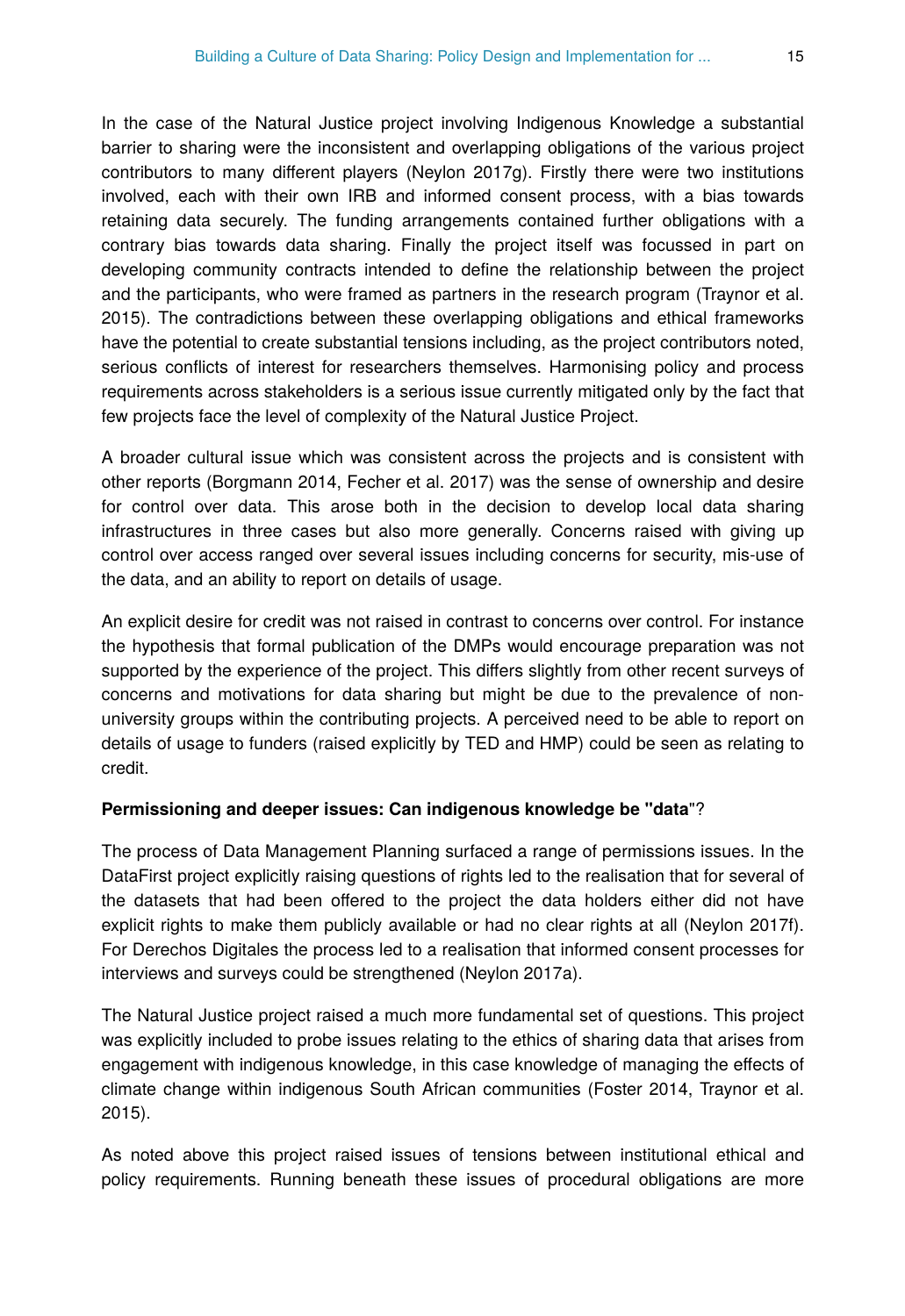fundamental questions of ensuring justice and respect for a historically disenfranchised community. This community holds information that is seen as potentially valuable assets by the western knowledge system. In thoughtfully addressing the tensions in play here the contributing project team have made a commitment to maintaining the knowledge resources that they hold in their original context.

The project team in assessing their existing obligations to the project participants decided that it was not feasible to make primary digital objects publicly available (Traynor 2017). However they noted that this was not inevitable, and that earlier planning might have made it possible to negotiate the public release of some objects. It is therefore useful to consider how this "data" might have been released in a way that preserves its full local context of collection.

Data is not a well defined concept, and the Pilot Project has not sought to provide a definition. Indeed the initial exercises in the first workshop deliberately sought to expand the participants consideration of what they might think of as data. Nonetheless the rhetoric around data management and sharing policies has a consistent thread. The arguments for data management and sharing focus on either re-use of data in new contexts or in their use to replicate or validate claims that are supposed to be supported by them. That is, the value of data is in its use outside its initial context.

Indigenous Knowledge Systems will in many cases be incommensurate with Western (Scientific) Knowledge Systems. This already raises questions of how "data" derived from interrogation of indigenous knowledge systems can be used in scientific knowledge systems. Such digital objects will be boundary objects, with the concomitant lack of understanding on both sides of the boundary as to their implications in the two knowledge systems.

This may or may not be a problem in itself for knowledge production. The question needs to be raised as to whether the concept of data makes sense within a specific Indigenous Knowledge System. Western Scientific Knowledge Systems reify a concept of data rooted in the notion of "matters of fact" developed by Boyle and others in the 17th century (Shapin and Schaffer 1985). Even within modern models of science as a socially constructed process the status of data as shared objects which are intended to approach objectivity and generality is central. Again, the status of the data object lies precisely in its capacity to retain utility when decontextualised (see for instance Leonelli 2011 on the role of decontextualisation and recontextualisation in scientific data re-use).

However, the in principle problem of communicating and understanding implications of these boundary objects in two incommensurate knowledge systems raises profound ethical questions, not least on the possibility of informed consent. Informed consent may simply not be feasible where communication is limited. Current solutions for dealing with situations where informed consent is not feasible are generally both paternalistic and rooted in western conceptions of knowledge and ethics. Fundamentally the concept of an abstracted data object, and the set of digital affordances designed for its transmission and sharing, is incompatible with the values expressed by the IKC project, who regard an important part of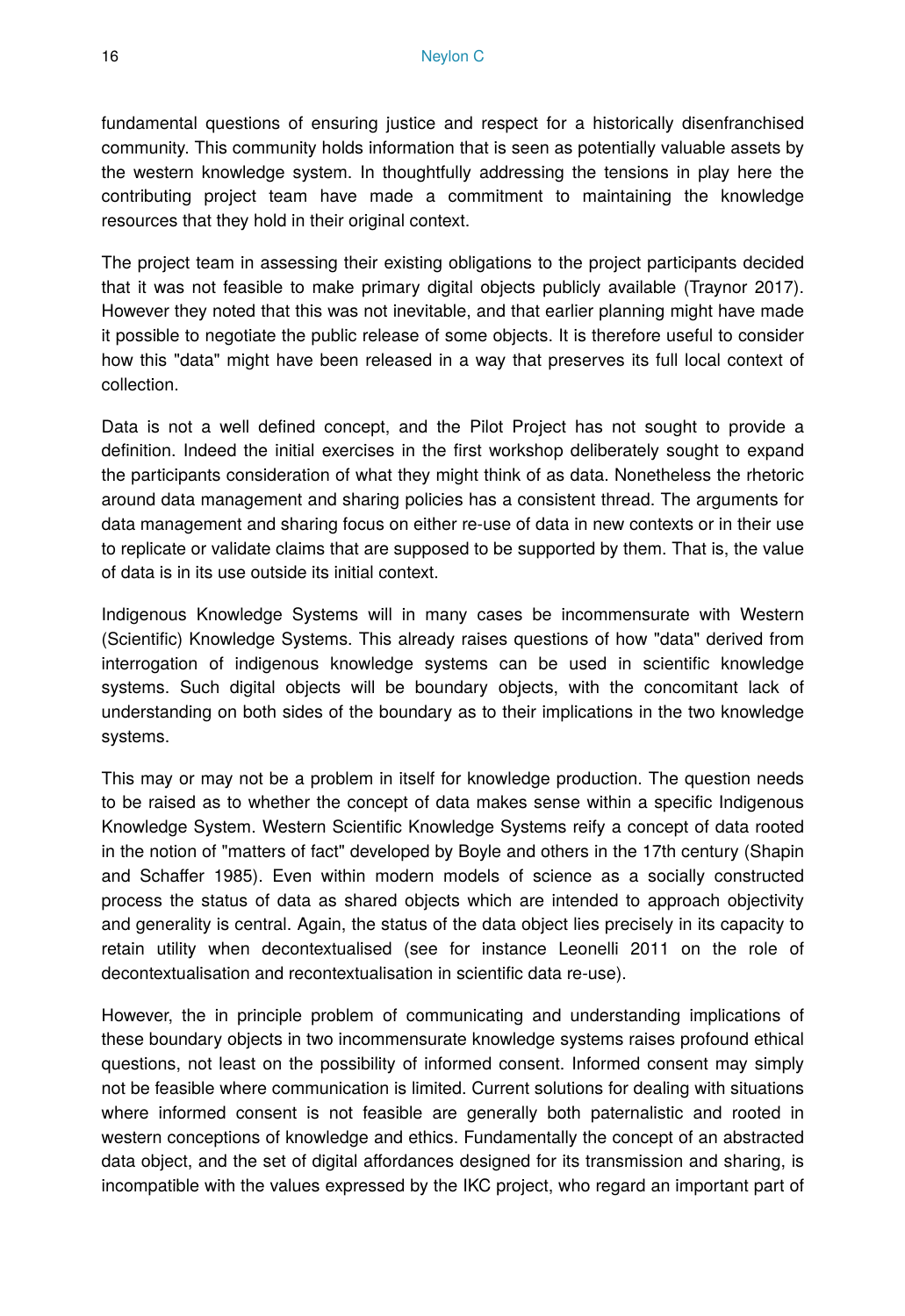their role as protecting the context of the artifacts they have "collected" or "produced" (Traynor et al. 2015, Traynor 2017, Neylon 2017g). The imposition of the concept of "data" in its western sense is potentially unethical in and of itself.

As the contributing project notes in its own work (Foster 2014, Traynor et al. 2015), Indigenous Knowledge is handled inconsistently in international law and in local implementation of international treaties into national law. The Pilot Project has also surfaced issues with how indigenous knowledge systems can be treated within the context of western-derived data practices and policies. More research into the underlying epistemological and ethical issues and how they are aligned or in tension is merited and may have substantial value in helping to resolve how the interaction of these knowledge systems can be managed in a principled fashion.

# **Changing researcher culture?**

The underlying theory of change for the project led to the view that the ultimate goal for achieving effective data sharing and management behaviour involves cultural change amongst grantees supported by appropriate policy, technical frameworks, and support systems. Overall the project was too short to provide evidence for sustained culture change. It is however possible to look at pre-existing culture and how funder actions and other environmental factors may contribute to the targeted change.

In all cases it was possible to observe an existing sympathy for and motivation to share data in principle. While within the Pilot Project this may be a consequence of a deliberately biased sampling process this is consistent with other studies that show in-principle support for data sharing and good management practice is very high (Fecher et al. 2017). Other studies show that in practice it falls short, with issues of credit assignment, workload, ethical obligations, and lack of benefit given as reasons for the gap between theory and practice (Borgmann 2014). Therefore our focus is on how actions of the funder might strategically drive cultural change that closes these gaps.

Contributing projects noted that the funder interest, combined with varying degrees of preexisting motivation, contributed to their willingness to engage with the issues of data management and sharing. Signalling from a funder that it values improved practice in data management and sharing, alongside an expressed aspiration to achieve stated goals through that enhanced data availability supported awareness amongst contributing projects.

Throughout the project there was limited interest in the details of any policy. Reactions to policy details were always specific to a defined situation, in most cases a challenge to a choice made about the mode of data sharing (limiting of access (TED), requiring login, choice of licenses (HMP)). Rhetoric relating to policy was therefore generally either abstract and positive, or concrete and negative. In addition in an exercise at the final workshop posing the question of what an optimal policy design would look like there were few novel suggestions for policy elements. The consensus amongst the group was for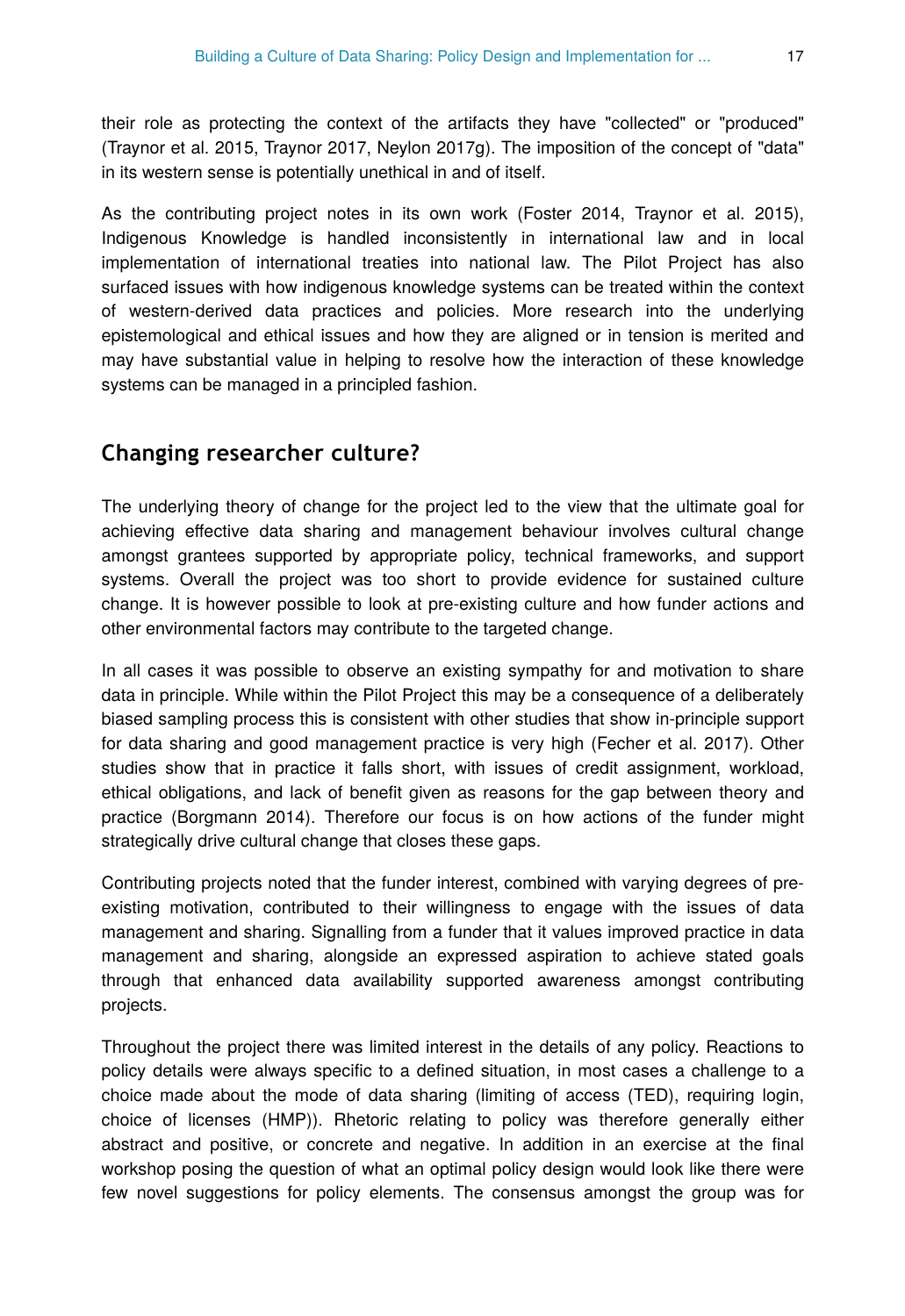requiring sharing and planning while allowing some exceptions. However, there was little evidence of this view being related back to their experience and in the context of the rest of the report we do not recommend this as an immediate policy.

By contrast when asked what additional support the projects could use there were a range of requests that clearly derived from the contributing project's experience. Limitations to the support available consistently provided a barrier to progressing the agenda. These were generally small issues but sufficient to deprioritise action. This suggests that providing capacity and support may be more important than the details of policy design.

Following the process of developing the Data Inventory and Data Management Plans most contributing projects reported that they would apply similar processes in future. Particularly across the projects with limited experience of data management there was a substantial improvement in self-reported quality of backup and archival practice for data. Whether this improvement continues may be worth following. Nonetheless the process was linked to a narrative of good practice and to a process that had generated some value. It should be noted that this was in the context of a supported process and not an administrative requirement prior to grant submission. Nonetheless it would be reasonable to expect that if the contributing projects encounter a requirement for DMPs in the future they will now be better prepared.

Overall there was evidence of both motivation for and sympathy with an aspiration for greater data sharing. This was expressed in the context of interactions, with the Pilot Project, standing in some ways as a proxy for the funder. This aligns with the findings of the initial review in which the use of ongoing Data Management Planning as a means of contact and communication between grantee and funder. Through continued interaction and support the funder both signals the value placed on data sharing and continues the interactions that strengthen the internal narrative leading to cultural change.

There remains further work to be done comparing interventions in terms of success in promoting culture change. The current study did not compare interventions. However the fundamental notion that funder actions can have an impact on culture change, is at least validated in principle. The central finding is that interactive and practical interventions relating to practice had a greater identifiable effect amongst this group than abstract and policy based interventions. However the signalling that policy statements provides provide a valuable prompt that is consistent with the pre-existing motivation towards data sharing in principle.

# **Summary of case studies**

The case studies showed a high level of diversity amongst the contributing projects. Those things that were expected to be barriers to data sharing and good management practice network access and reliability, existing knowledge and capacity, language issues, and ethical constraints - were all contributing factors to limited data sharing in practice. Overall the timeline was not long enough to observe substantial data sharing from the projects.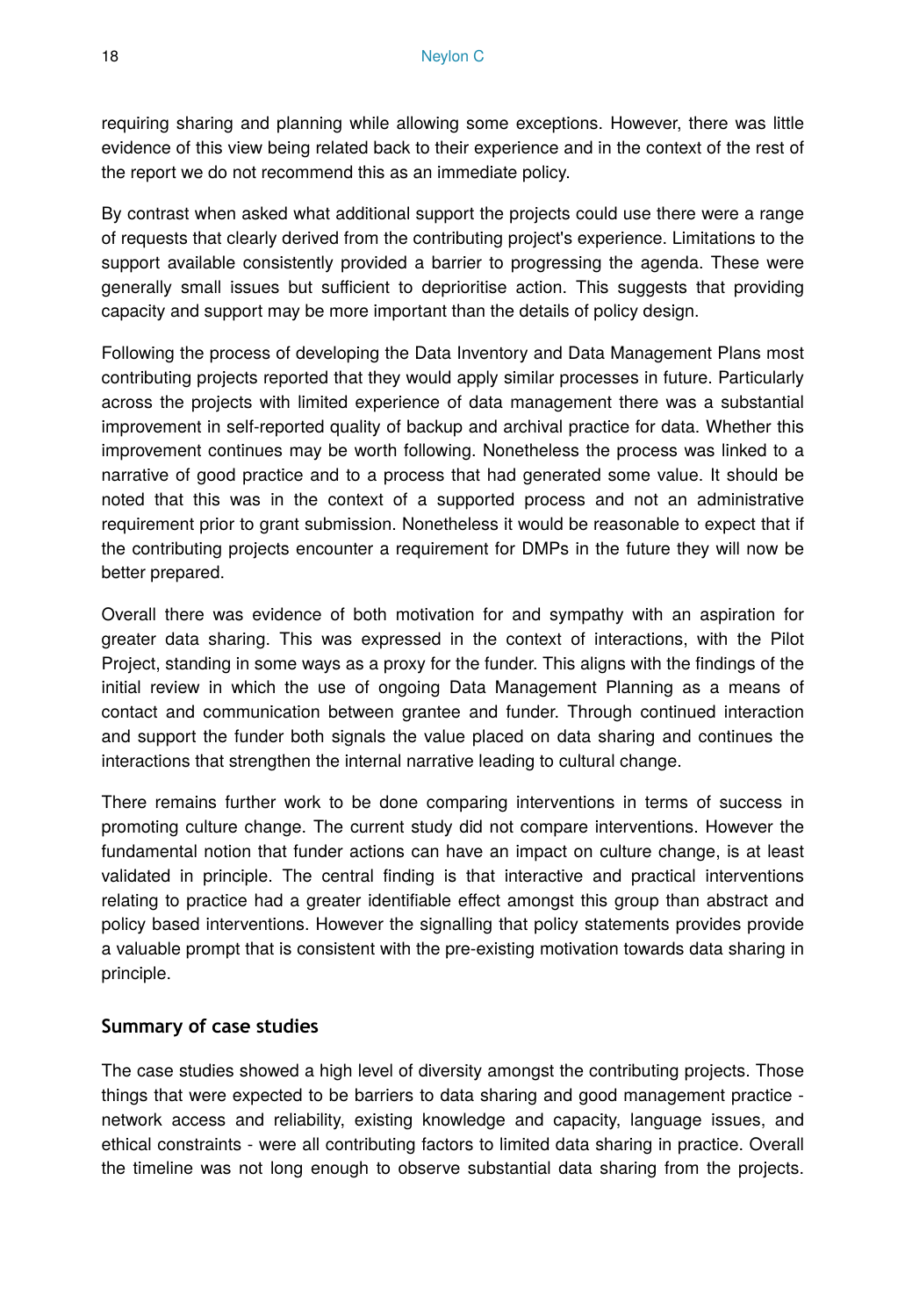However reported quality of practice on backup and archiving of data improved across the projects, particularly those with less experience at the beginning.

Language issues for projects not operating in English was a much more substantial problem than was expected. While mitigation efforts including translation of key materials, and multi-lingual support platforms were valuable the assumption of English language operation permeates through every layer of the systems and services relevant to data management and sharing.

Issues arising from the handling of indigenous knowledge were expected, however the challenges run much deeper. Further work considering how issues of knowledge systems, digital objects, concerns for social justice, and informed consent may be in tension. It may be inappropriate to use the term "data" with respect to indigenous knowledge until its implications can be disentangled.

Finally with respect to culture change, within the contributing projects there seemed to be a greater effect that could be traced to interactions and support than could be traced to abstract policy. Nonetheless the statement of intent and aspiration is also important. Demonstrating that the issue is important to the funder seems as effective as any specific policy decision.

# **Challenges at the funder level**

# **Capacity to monitor and support policy implementation is a systemic structural issue**

An early finding from the initial review (Neylon 2017h) was that the structure of funding organisations creates a systemic issue with policy implementation. Most funders have an organizational structure where specific individual Program Officers are the main point of contact for specific grantees. Depending on the scale of the organization these same Program Officers may also have responsibility for developing grants in collaboration with grantees, designing programs, and soliciting proposals, as well as monitoring and evaluating performance both within and post-grant.

Larger funders do often have separate evaluation and policy units but most retain the single main point of contact with grantees. In most cases therefore all policy change, policy implementation, and the evaluation of policy compliance is handled by individuals who are not specialists in the policy area and are already responsible for tracking compliance with existing policies for grants. New policy, whether related to Data Management or other topics requires Program Officers to gain new expertise so as to offer guidance, support and monitor implementation.

Large funding organisations have the capability to put additional support in place. The most successful policy interventions in this area, those requiring Open Access through deposit in Pubmed Central and Europe Pubmed Central by biomedical funders, have combined an infrastructure for implementation with infrastructures to support monitoring. Large funding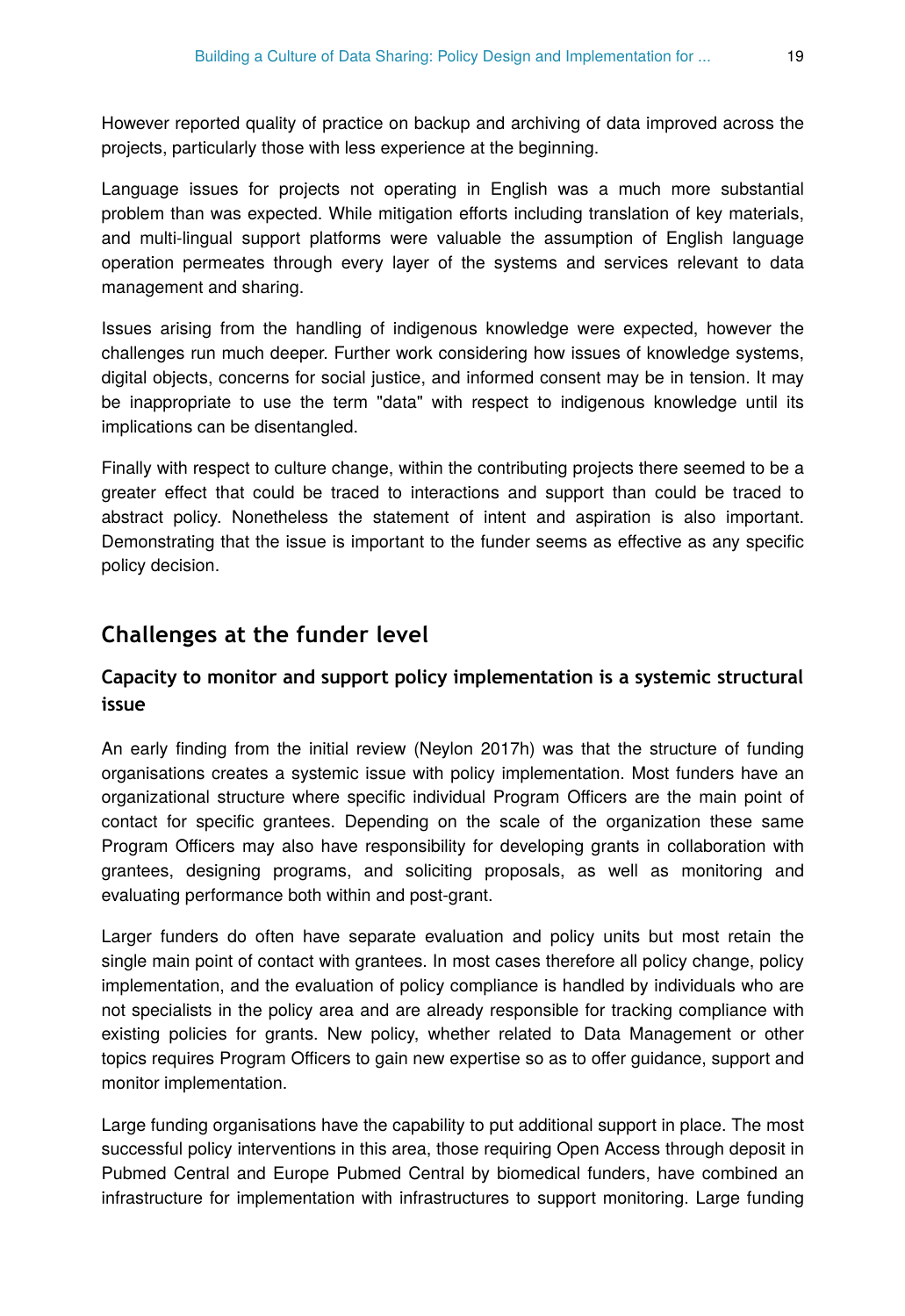organisations are also capable of interacting directly with Research Performing Organisations, as well as through individual grantees. The policy approach of the UK Engineering and Physical Sciences Research Council on data management has created a response from universities because of that level of direct engagement.

Smaller funders, where interactions are focussed on individual Program Officers, face challenges in delivering this level of infrastructure. In the case of IDRC the burden of policy implementation falls almost entirely on individuals. There is some evidence of specialisation within program groups, with individual Program Officers focussing on particular policy areas, but this is not institutionally supported and there appears to be little strategic coordination in managing capacity and workload.

In discussions with Program Officers there were striking differences in both the perception of how workload was intended to be distributed and what different activities might be categorised under. In particular the way in which workload was discussed was usually divided into parts of the grant life-cycle (program design, project solicitation and selection, monitoring, and project/program evaluation). The way in which activities, such as policy implementation, that are relevant throughout the grant lifecycle contribute to workload did not appear to be a subject that had been considered at a strategic level.

# **Leading culture change amongst grantees requires funder capacity**

The goal, and theory of change, has been articulated as involving culture change amongst two groups of actors in differing institutional contexts: grantees within their research practicing organisations, and staff within research funding organisations. In theory, the introduction of the right policy framework, alongside appropriate support and infrastructure, will lead to this change in culture, and therefore of practice. The Pilot Project was designed to focus on grantees so as to understanding institutional, logistical and cultural barriers to this change. However this work has consistently surfaced a parallel need for a focus on the culture, institutions and capacities within the funder (Neylon 2017h). As a referee of the original version of the project literature review noted (O'Donnell 2017), the various cultures found within a funder and other interacting actors including government bodies also need to be considered.

Intentional design of cultural change is challenging and can be approached from a number of angles. The Institutional Analysis and Development (IAD) framework (Ostrom, 2005) Fig. 1 provides an institutional focus framing of this, which is a useful contrast to the narrative and discourse focus that has been applied thus far.

The IAD framework focusses on two spaces which drive actions and practice. The first is the environment, made up of i) "bio-physical characteristics" which in our case includes available technical infrastructures, ii) attributes of communities, and iii) rules in use. The latter two both contribute to what has been more loosely described as "culture" within the current project. It is convenient for our purposes to modify the distinction slightly to designate "formal institutions", which includes policy and regulations, and "culture" or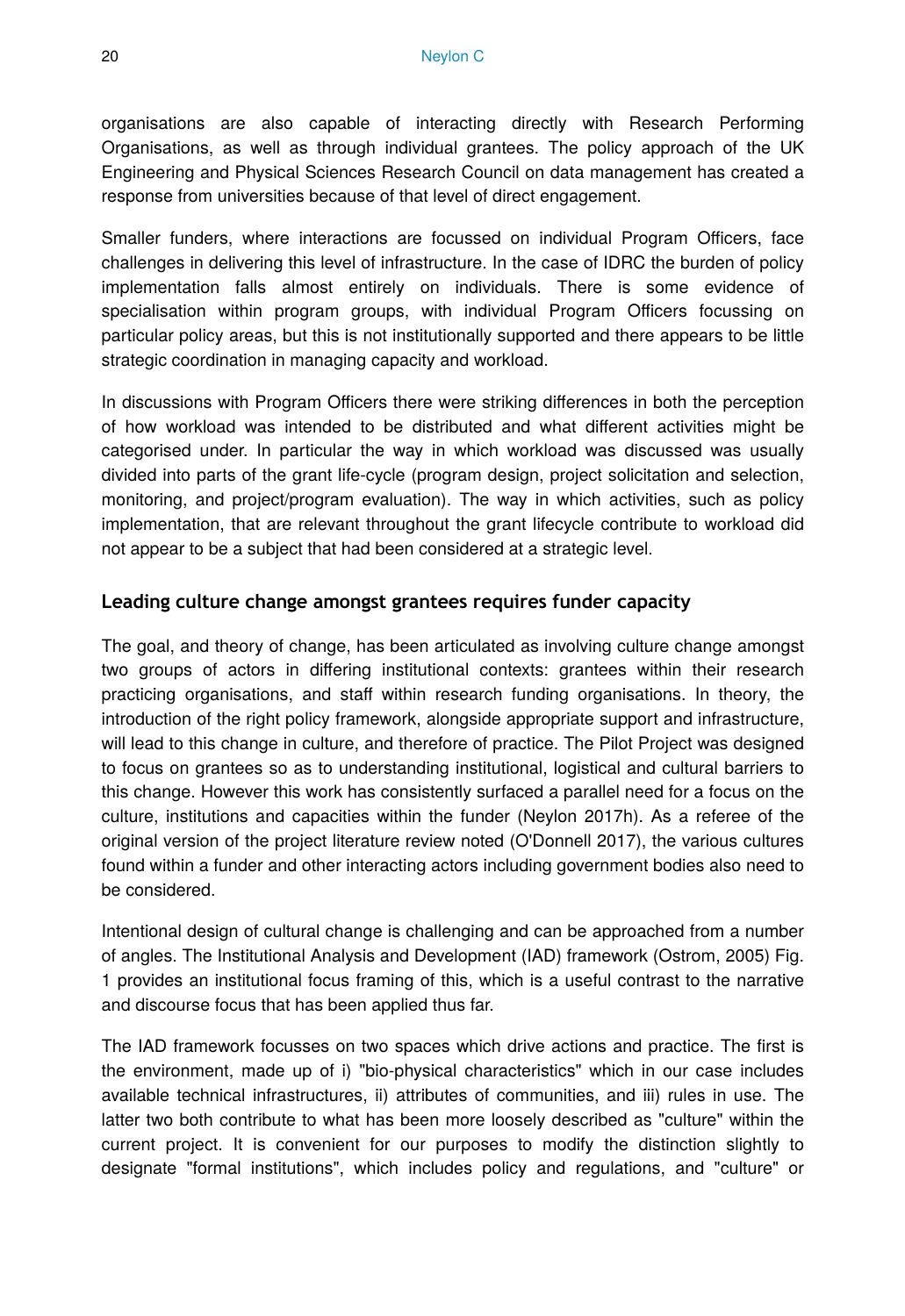informal and implicit institutions. Part of our argument throughout has been that these can, and in some cases do, act in opposition to each other.



The second main space in the IAD framework is the "action arena". This is the space in which actors interact in specific "action situations". The action arena is where practice occurs. In the IAD framework what happens in the action arena is analysed in terms of the patterns of interaction. Patterns lead to outcomes or may be further subject to evaluative criteria that feed into outcomes.

The value of the IAD framework is in helping integrate the way that differing changes shift outcomes within the system. It can also help us to identify what is needed to make intentional change. In particular if our aim is to change culture, that is the informal and implicit institutions within grantee and funder communities, then changing rules in use, the formal institutions, is likely insufficient. Changes in outcomes are required to drive changes in culture. Changes in outcomes will be delivered through changes in evaluative criteria. However this requires additional capacity for that evaluation above and beyond what is already institutionalised.

An alternative framing using the group-level model of Cultural Science (Hartley and Potts 2014) reaches the same conclusion. In the Cultural Science framing culture makes groups, not the other way around. The group in turn enacts the culture in a reinforcing cycle (Fig. 2). Therefore we begin by positing a "target culture" of data sharing and ask how it might grow through attracting new group members or in competition with a traditional "nonsharing" culture. The cycle of culture-made group and group-making culture exists in a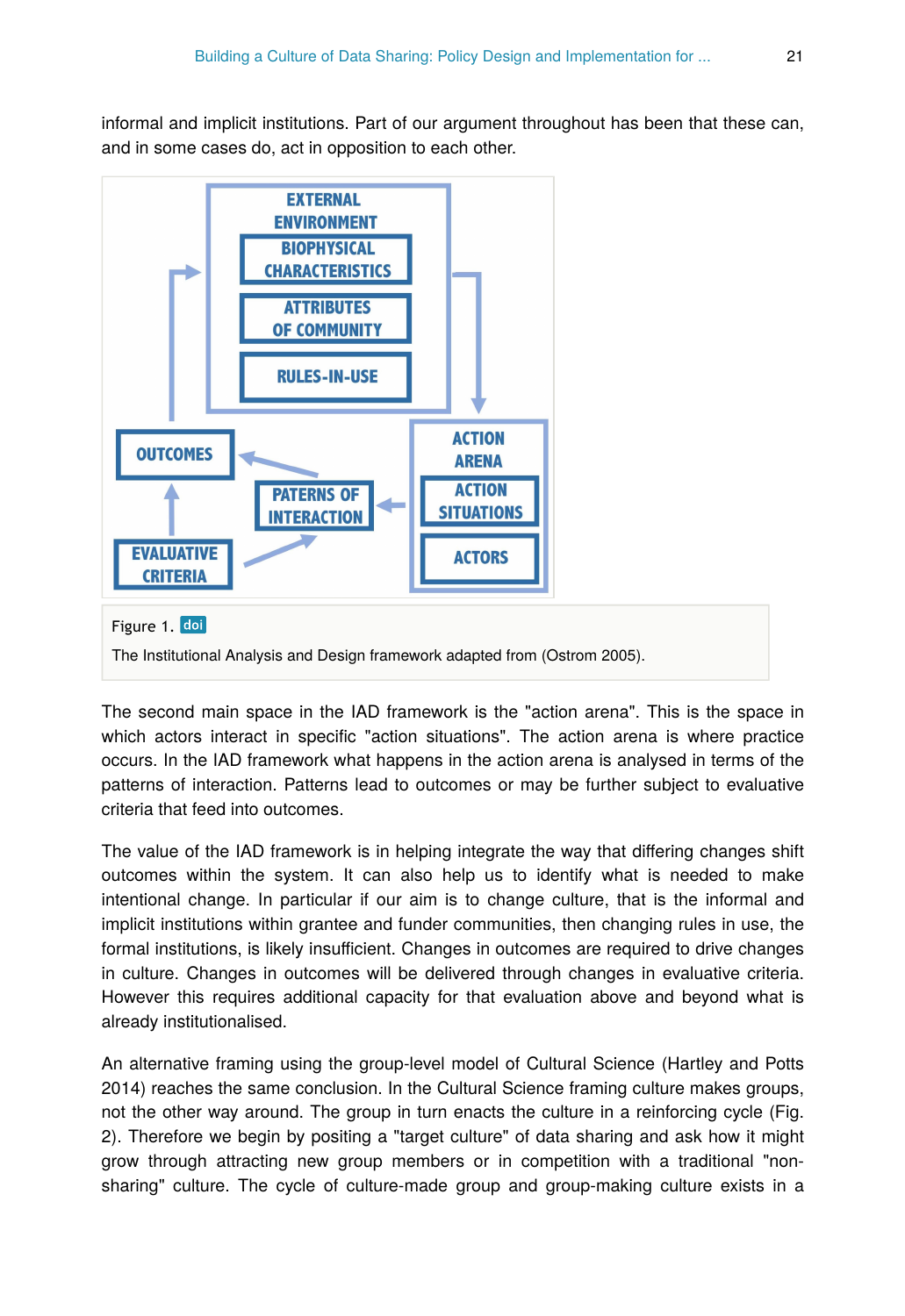complex environment. Therefore intentional change requires consistent evaluation and investment, again requiring additional evaluative capacity.



# Figure 2. doi

The Cultural Science model of Hartley and Potts (2014).The co-creation of culture and group in the context of an external environment.

More concretely, as noted above, it is possible to point to specific successful cases of encouraging open practice where funders have invested in embedded evaluative capacity as part of the process. Examples include the NIH and Wellcome Trust Open Access policies (where monitoring is implemented through the designated repository). It is also the case that unsuccessful and weakly successful policy implementation by funders is generally associated with a lack of consistent and coherent evaluation. This is consistent with Ostrom's (Ostrom 1991) finding that successful solutions to collective action problems usually involve a monitoring system that functions as a side effect of implementing the desired behaviours and practice.

For Data Management and Sharing, where the diversity and sites of deposition of objects makes monitoring substantially more challenging this evaluation is clearly challenging. The ideal is probably a dynamic Data Management Planning system, which provides a space shared between funder and grantee and supports the ongoing management and monitoring of data production and deposition. Such systems are not currently available, except in specific purpose designed cases. In the shorter term the most productive process is likely to be an increased expectation of reporting on data availability and deposition and ongoing informal engagement by Program Officers on the issue of data management throughout a project.

# **Culture change is a collective action problem that starts with the funder**

Regardless of the framing used to discuss culture it is a collective property of the group, affected by both external (environmental) and internal dynamics. Thus intentional culture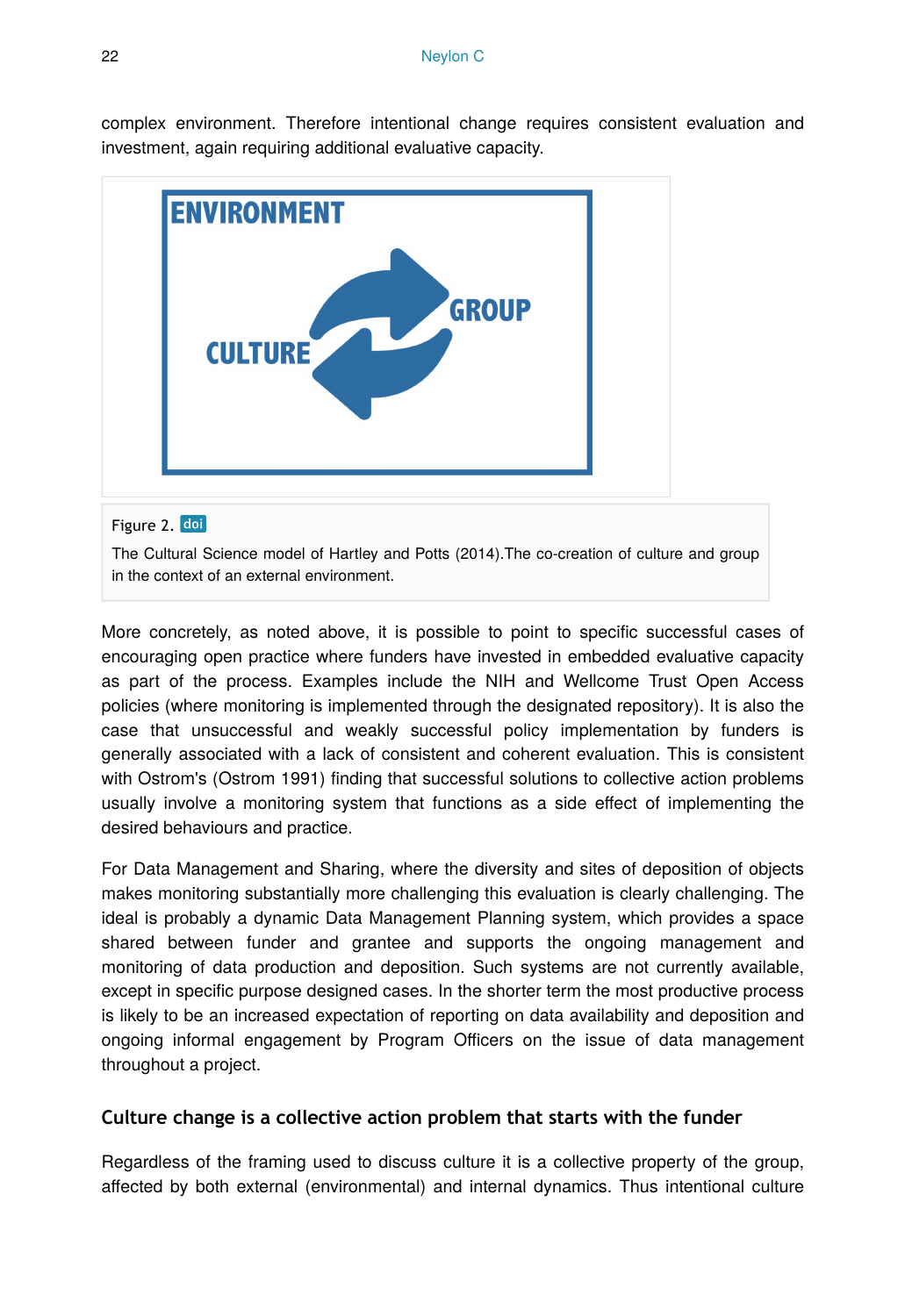change is a collective action problem. An implicit aspect of the funder narrative is the goal of working "with the community" to guide and support change. This implies a narrative in which the funder, and by extension Program Officers themselves are part of the community.

The findings from the case studies suggest that coherent signalling from the funder is important in motivating both immediate action *and* longer term change amongst grantees. The lack of engagement with the specifics of policy, which is not limited to the current project, suggests that this signalling supports an overall motivation towards culture change but does not necessarily directly drive changes in practice. Evaluative and administrative requirements can drive specific changes in practice but do not necessarily act in synergy with a motivation towards culture change. In particular interventions at a specific point in the project life cycle that are not coupled to ongoing interactions do not lead to changes in culture. Both the IAD and Cultural Science frameworks predict this.

Ongoing interactions relating to an aspirational policy change are resource intensive and require change in practice at the funder level (as well as ideally amongst other stakeholders). The question arises therefore how to support practice amongst Program Officers that incorporates efficient and ongoing interactions relating to data management and sharing (or indeed other policy initiatives). Such a substantial change in practice requires that it be embedded in the day to day activity and narratives underpinning the work of Program Officers. That is, it requires culture change within the funder.

Alongside the systemic structural issue of expecting Program Officers to act as changemakes across the portfolio, this argument suggests that policy design needs to consider how it articulates and interacts with the culture within the funder as much as with that of grantees. The question of how policy design affects Program Officers has not been examined in any detail, alongside the related question of how strong and coherent culture can be developed within a funder and its staff.

# **Findings and recommendations**

#### **Diversity of the grant portfolio and community is a challenge**

There is a huge diversity amongst projects, grantees and host organisations within this project and amongst funders more generally. This makes drawing general conclusions very challenging. There is variety not just in technical capacities, network access, and access to IT resources, but also in research models, underpinning values, and ways of thinking about research. Any strict policy requirements need to reflect this diversity and provide the diverse support and resources that can help grantees to deliver on those requirements.

# **Developing a theory of change for policy implementation**

The main shift over the course of the project was from an implicit theory of change in which policy implementation lead to behavioral change to the idea that the goal was to achieve culture change within grantee communities. The articulated theory of change for this report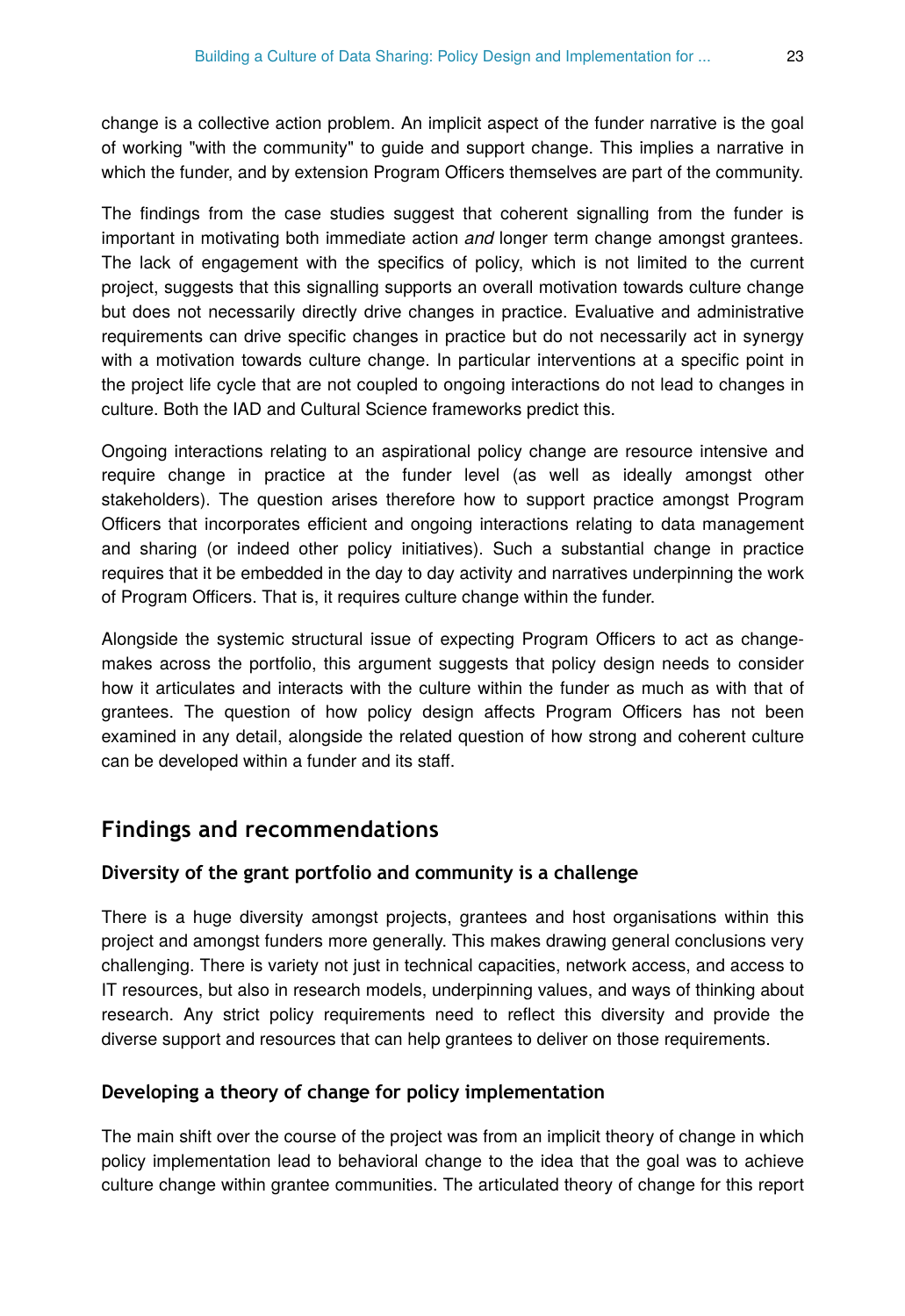was therefore that culture change towards a practice of improved data management and sharing could be supported by policy and support interventions. Following the analysis we can articulate a more detailed theory of change which can be used to underpin policy design.

A necessary but not sufficient condition for culture change is an existing sympathy within the individuals that make up the group and a sense of shared purpose for change with the policy maker. Existing work and the results of this project suggest both of these are present amongst most researcher groups, although the articulation of the aspirations of policymaker can often be unclear. This provides the "field" of motivation for change. Both intrinsic and extrinsic motivation are important.

Intentional culture change is a cyclical process involving reinforcement and interaction over multiple cycles of grants and projects. It is in that sense an evolutionary process (Wilson et al. 2014). Behaviour can be modified through stimulus response processes, and this leads to instrumental responses, in the current case the "compliance culture" discussed as an undesirable outcome in the initial review (Neylon 2017h). For interactions to engage with positive culture change they need to be explicitly connected with overarching shared narrative for change.

Maintenance within the cycle is an active process. A group may exit the cycle because it no longer interacts with the funder. Such groups cannot be a target for cultural change. They may exit because they no longer feel a shared sense of purpose with the funder, which might be the result of an active intervention (being required to do something that does not align with their values) or a lack of intervention. In these cases the message is sent that the purported interest of the funder is not real. Finally they may exit due to a lack of interaction and reinforcement over time.

Interactions and reinforcement may be antagonistic or even sites of conflict between funder and grantee or community. However if that conflict is resolved productively in a way which is seen to align with the shared purpose its end result may be positive in the long term. Identifying and negotiating around sites of conflict and contestation may be a productive way of surfacing and dealing with issues of implementation. This suggests that it may be more important that interventions align with perceived shared purpose and reinforce throughout and across project life cycles than that they actually provoke the final target behaviour. The funder is also in a position to modify the environment both to lower the costs of behaviour change (provide resources, support that makes it easier) and to enhance the outcomes of evaluation to the benefit of those engaging.

This model has the potential to be expanded to include other relevant stakeholders that were not examined as part of this project. It additionally implies that mediated culture change is not feasible unless an alignment on aspiration for change can be found. It also emphasises the active nature of the process, and argues against the feasibility of "set and forget" policy interventions. It also suggests a focus on groups that continue to interact with the funder as opposed to those with less interaction.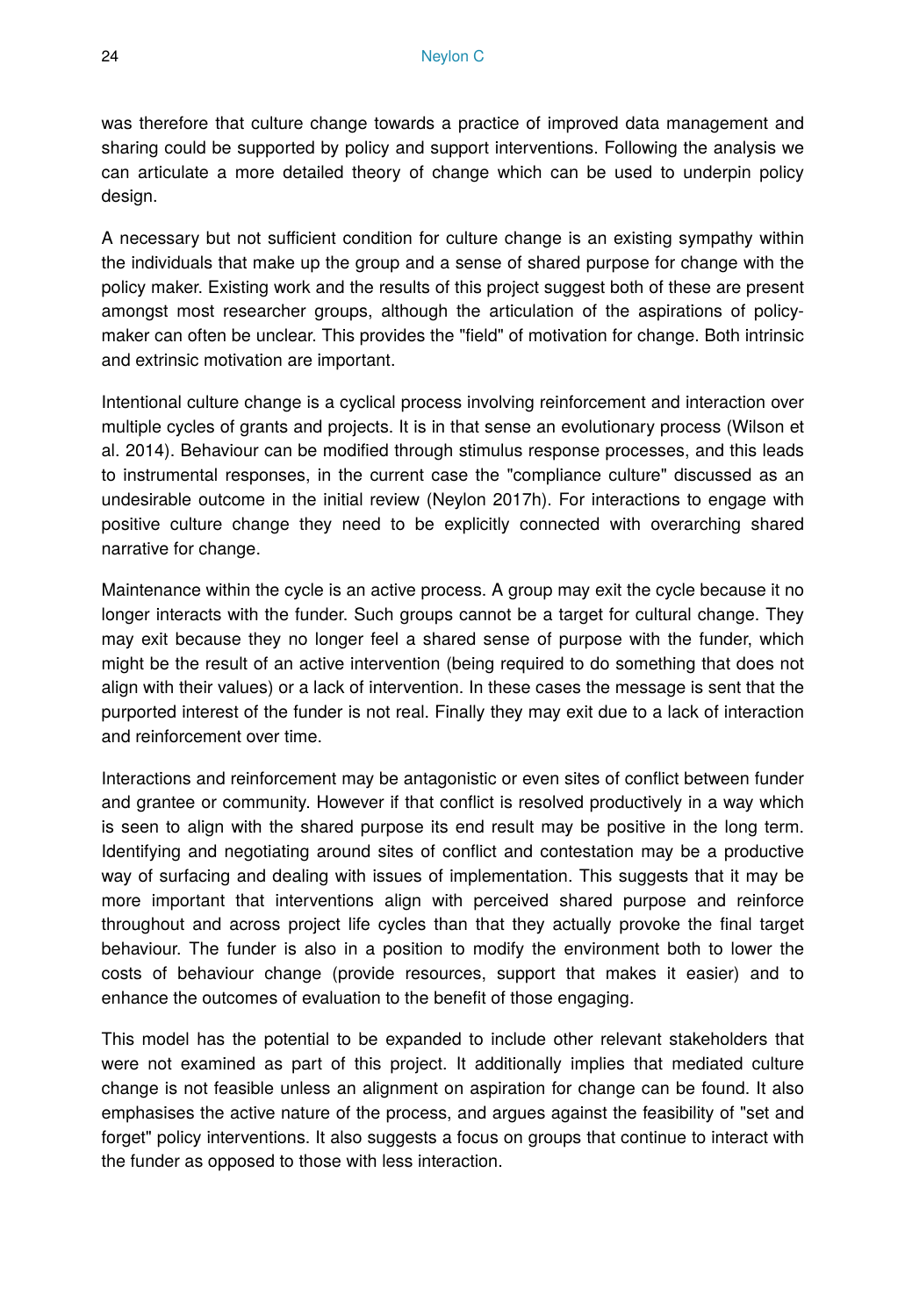# **Platforms vs projects**

Amongst the means available to funders to shift the environment is the provision of support platforms. These may range from internal support and training within a funder to third party technical platforms, and include support in the form of training, expertise, technical provision or infrastructure. Two of the contributing projects provide such support platforms in the form of technical infrastructures. Their interaction with the Pilot Project relates to two specifically funded projects, and this is a common mode for seeking sustainability for such platforms.

A project-based model is not well suited to sustaining infrastructures and platforms. Project-based assumptions in policy implementation are also not always a good fit. The IDRC has other models including that of supporting the [DECI-2 project](https://www.idrc.ca/en/project/developing-evaluation-and-communication-capacity-information-society-research-deci-2-0) so as to provide support for grantees seeking advice on maximising impact and engagement. IDRC also provides some platforms internally (such as the Digital Library) and could coordinate with other funders to support third-party platforms.

A potential risk is the mixing of models. Where a platform is intended to support a policy objective of culture change, it must necessarily be able to provide assurances of long term sustainability. Where the goal is therefore to change the environment new funding models will be necessary.

# **Language and conceptual framing remain serious issues**

Throughout the Pilot Project the issue of language barriers was deliberately engaged and interrogated. It was expected that this would be a significant issue. What was evident was how pervasive the English-language bias is within resources, systems and tools relating to data management and sharing.

This language bias also stands as an exemplar of a deeper challenge relating to the centrality of concepts of data to a very particular form of Western Scientific Knowledge System. Contradictions relating to Indigenous Knowledge were expected. However the fundamental questions of incompatibilities within the assumptions, policies, tools and language of a western and English-language framing of what data is, against a background of seeking not just equitable engagement with research participants but also to mitigate a history of expropriation is profound.

# **Practical policy development and implementation implications**

The details of the implications of this study for policy design are discussed in detail below. The key finding is that a greater emphasis on the motivation behind policy change is merited and that this motivation should speak to internal as well as external stakeholders. Alongside this is the importance of ensuring the policy interventions and implementation actually align with the expressed motivations behind the policy.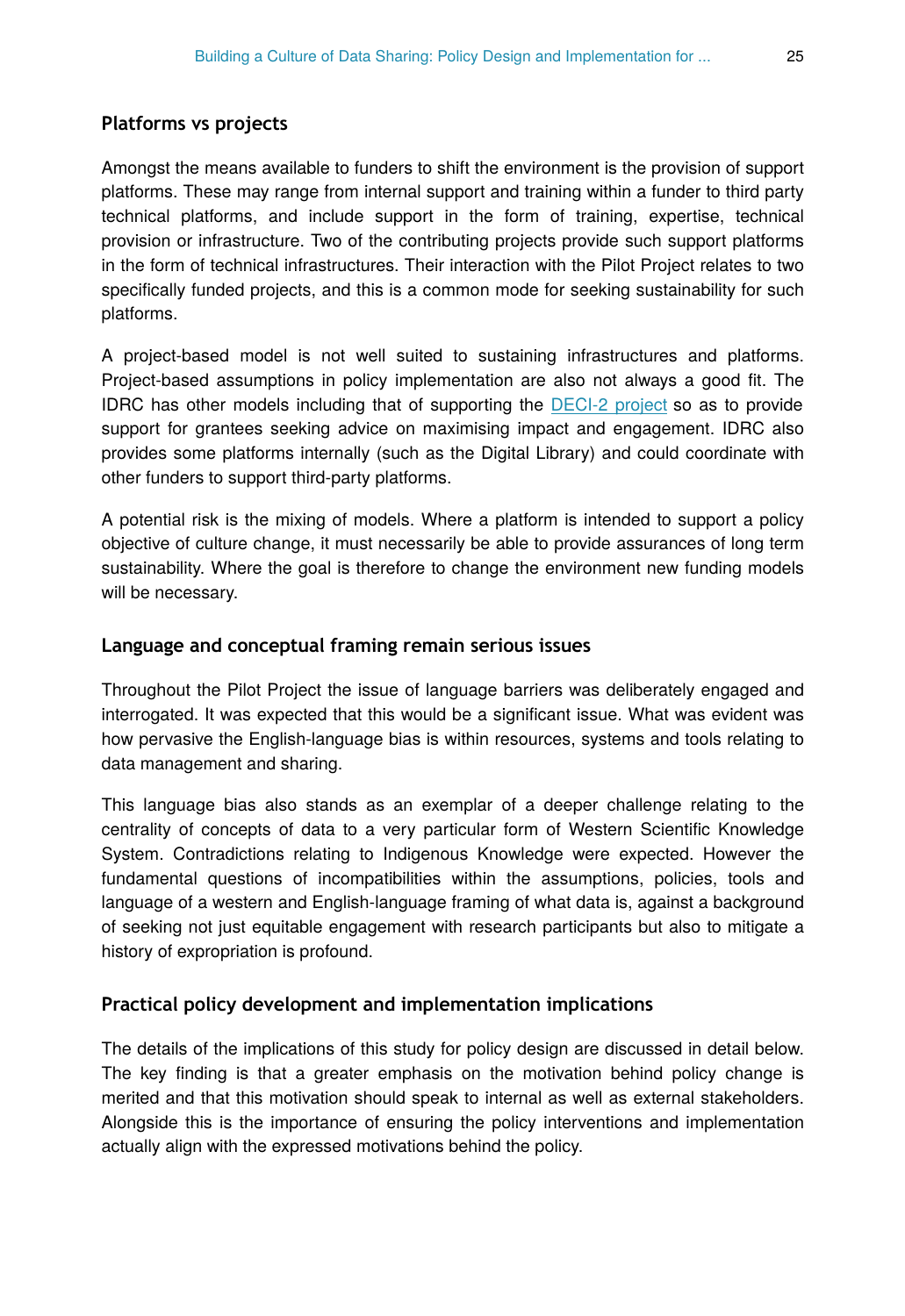It is important that requirements are backed with appropriate resources and support and crucially that this support is deployed in a way that underlines the funder commitment to the shared policy goals. Requirements should be structured so that they support interactions throughout the project life cycle.

Concretely this suggests that the traditional approach to data sharing policy, requiring a Data Management Plan at the point of grant submission, with little or no further follow up is inappropriate. DMP requirements need to be linked to policy motivations and support ongoing interactions between the funder and grantees. Requirements imposed on data sharing, such as the requirement for data associated with formal publications to be made available, or for all formal articles to have data sharing statements, must be auditable and audited.

Structurally there is an argument for separating the motivational parts of a policy statement, that are necessarily aspirational, from the implementation details. This enables flexibility and also enables a process of change for implementation, in line with the idea that culture change is a gradual process for both funder and grantee communities. Within all this the funder has a role to act where it can to change the environment to make compliance with policy requirements, and the development of good practice, easier and more productive.

#### **Implications for policy design and implementation**

This project has raised fundamental questions for policy design and implementation. If the ultimate target of cultural change is correct then many existing policy and implementation programs come into question. These programs and systems around them have focussed on changes in practice and behaviour (i.e. at the individual level). The apparent divide identified in this project's initial review between those in favour of traditional DMP requirements at grant submission and those concerned about the potential for creating a compliance culture can also be understood in terms of the distinction between individual behaviour and group level culture.

In addition the focus on culture change, as opposed to behaviour, also highlights the question of change amongst groups beyond grantees. Specifically it highlights how change within the funder (and by implication amongst other stakeholders) is an important aspect of achieving culture change amongst researcher communities. The focus on culture change also acts to highlight the need for capacity. Various framings of the problem of change emphasise how creating capacities that support changed practice (characterised for example as Biophysical Characteristics in the IAD framework) needs to be coupled to changes in policy (Rules in Use within IAD). IAD and Cultural Science both also emphasise evaluative capacity, linked to changes in outcomes, as the means of coupling capacity and policy to cultural change (Attributes of Community).

#### **Key points for policy design**

*1. Policies serve at least two distinct functions.* They serve as a) signals that a specific issue, in this case improvements in data management and sharing, are an issue that the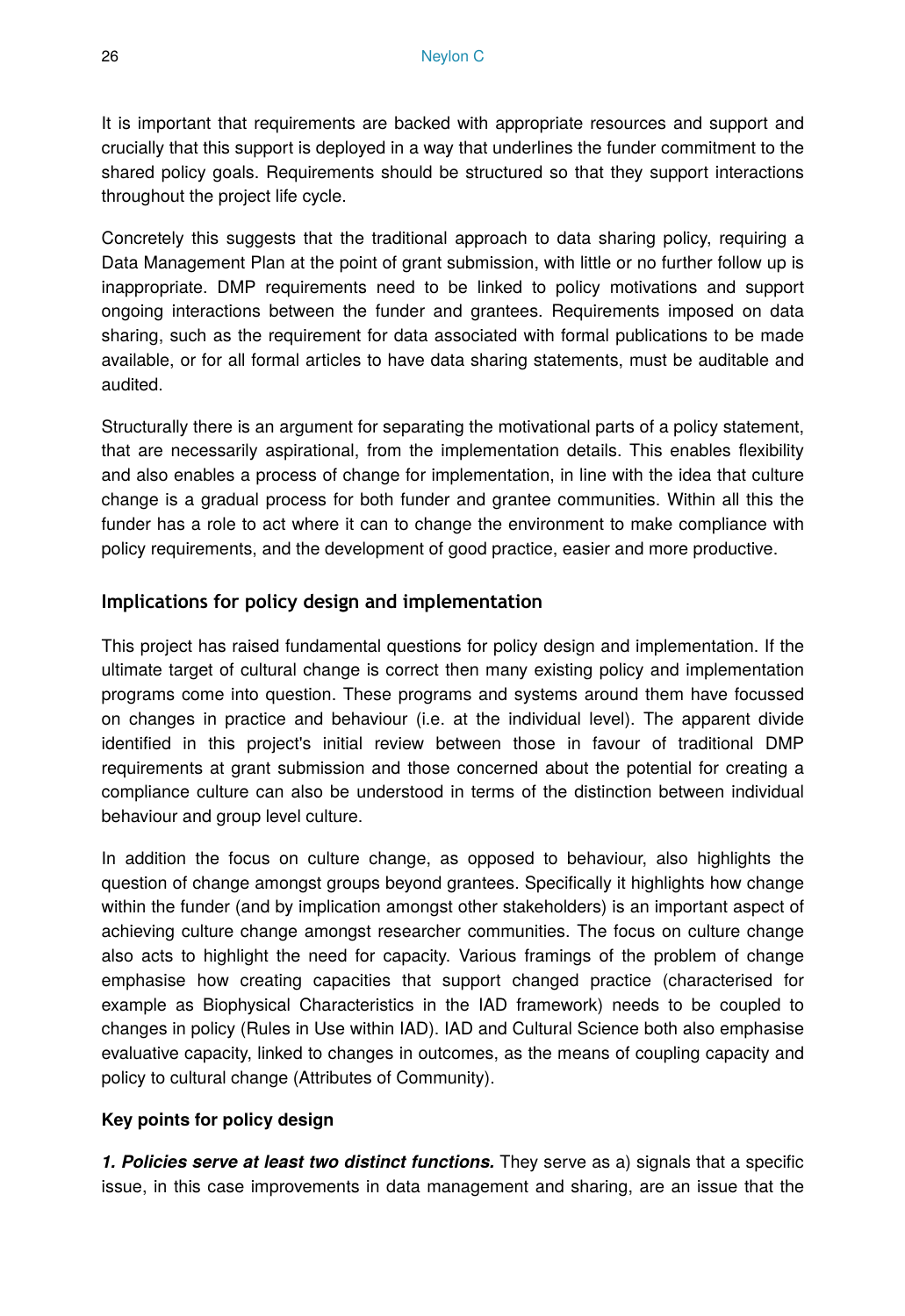policy maker takes seriously and b) as a means of creating interventions in the behaviour of those subject to the policy. These two aspects of policy intent can be in tension with each other.

Policies in general have been designed with the intent of requiring and driving behaviour change. The aspect of signalling, and its role in supporting culture change has been taken less seriously. In the initial review it was noted that the aspirational signalling aspects of some policies were at odds with the content of their interventions.

*2. The signalling function of a policy is important for culture change.* Researchers and funder staff take note of the direction of travel. Articulation of aspirations, particularly when they align with existing sympathies and narratives is important. The details of policy design seem less important and can be antagonistic to cultural change where the aspirations are not matched by capacities provided by the policy maker.

*3. Internal audiences are at least as important as external.* Policy needs to be designed with a view as to how it can effect the desired cultural change *within* a funder as much as among researcher communities. How does the policy articulate the importance of its aspirational goals, does it give permission for individuals to act, how does it help create a strong culture that aligns with the policy goals? Perhaps most importantly does it provide the necessary internal levers to ensure that those charged with implementing policy can access the necessary resources, infrastructure and expertise?

*4. The primary failure mode for policy is overreach.* The most common issue with policy implementation is where demands are made that cannot be met or evaluated. Generally the concern is whether researchers have the capacities, resources or expertise to deliver on policy requirements. However the risks can be substantially higher where the shortfall is at the funder.

The centre of our developing theory of change is that the core of culture change is a sense that the aspirations underpinning the change are both important and shared amongst stakeholders. Where a grantee falls short, allowances can be made in a way that reinforces the importance of the direction of travel to the grantee. However when a funder fails to provide the support and infrastructures - including Program Officer time, skills and expertise - necessary for policy implementation, and most particularly when implementation is not evaluated, the message is sent that the issue is not in fact important. This in turn leads to instrumental behaviour and in turn a lack of, or even negative, cultural change.

*5. The interventions required by policy must be properly resourced, continuous, and self-reinforcing.* The second aspect of policy remains important. Interventions at the level of requirements and practice have a role to play, both as opportunities to engage - and therefore transmit culture - and as a means of driving best practice and therefore achieving successes for grantees from their behaviour change. For this goal to be achieved the interventions need to be embedded in an ongoing and reinforced narrative that engages both researchers and funder staff.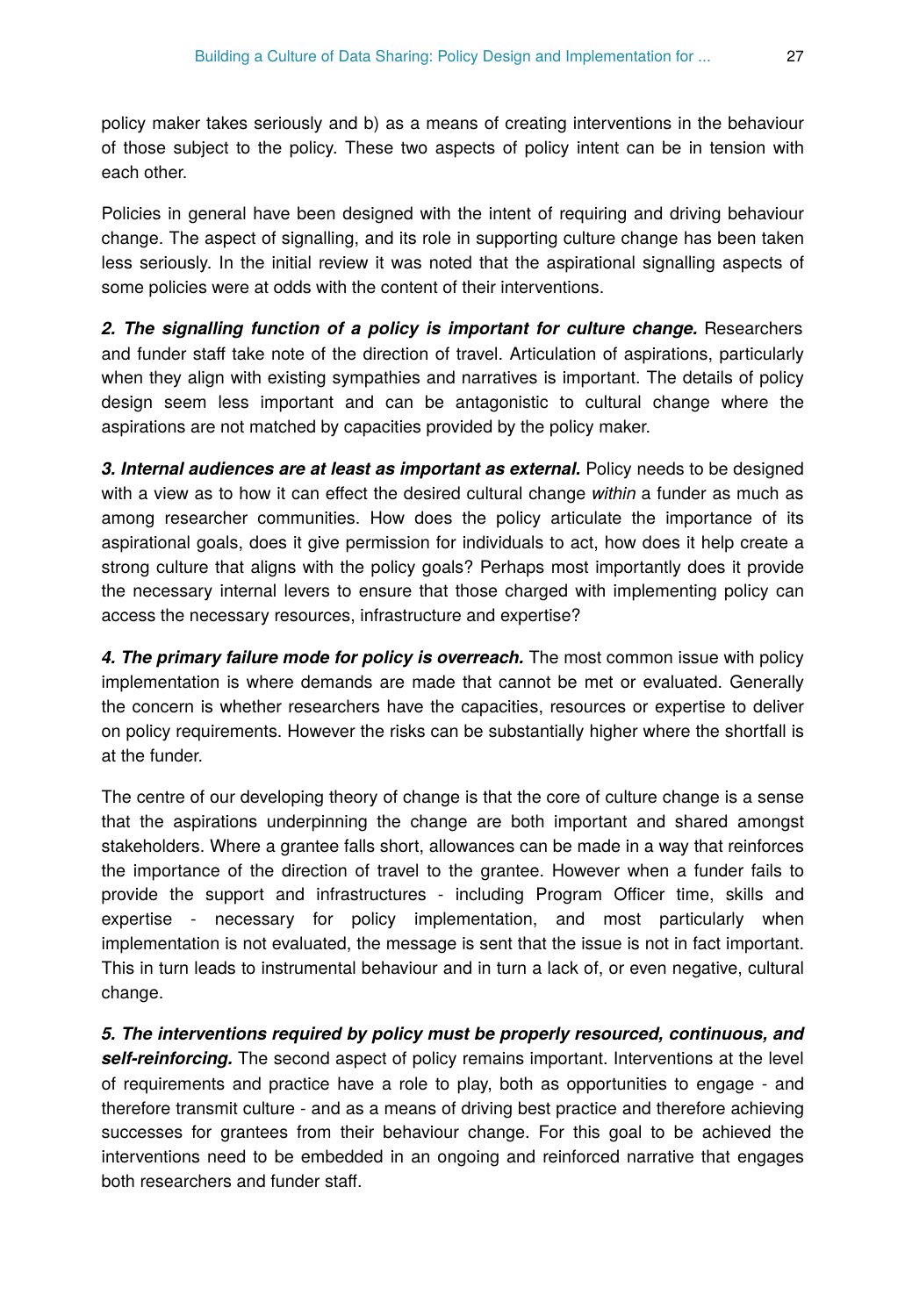#### **Data Management Planning as a worked example**

The specific example of Data Management Planning is illustrative. The DMP process is applied within policy implementation as an intervention, albeit with the intention of "forcing researchers to consider the issues" i.e. with the goal of culture change. However benefits of good practice and management are rarely articulated as part of the goal of the policy. Signalling does not align with intervention (points 1,2).

The introduction of Data Management Planning as a requirement is rarely coordinated with internal staff capacities and aspirations (point 3). The role of the DMP as a potential means of grantee engagement could be, but rarely is, explored. In practice, Program Officers are left with yet another object to assess which does not appear to fit with their existing workflows or support their existing evaluation requirements. In many cases the DMP requirement is implemented within a grant submission system with which grantee-facing Program Officers may not even interact. The introduction of a DMP requirement needs to be coupled with a shared understanding amongst Program Officers of how it serves their aspirations and narratives as well as helping them do their work in a practical sense.

In the interviews for the initial review, those experts concerned with the risks of DMP requirements most commonly raised the concern that they were not well assessed, and were not used after the grant proposal process. Good implementations generally involve significant support and infrastructure development (point 4), interrogation and on-going use of the DMP, or evaluation of performance against the stated goals over the course of the project (point 5). Poor implementations involve a requirement for a badly specified DMP that is prepared too early in the project lifecycle to match reality, is frequently not assessed, and is not used either by the funder or the grantee at any later stage.

Overall the findings of this project emphasise that for DMP requirements to be supportive of culture change they need to be well supported with expertise, systems and guidance in place. They additionally need to be clearly aligned with the funder narrative that underpins the policy goals. Finally, and consistent with the findings of the initial review, they should provide the basis for continuing interactions between funders and grantees, and provide additional value for the grantees themselves throughout the project life cycle.

This means that the capacities of funder place clear limits on the scope and speed of implementing a data management policy. Strategic targeting of implementation is likely to be necessary and this is one reason for separating the aspirational narrative from the details of implementation (point 1,2). Aligning implementation details, particularly requirements, with the capacity for monitoring progress will be crucial, whether this is formal through infrastructural systems or informal, through interactions with POs.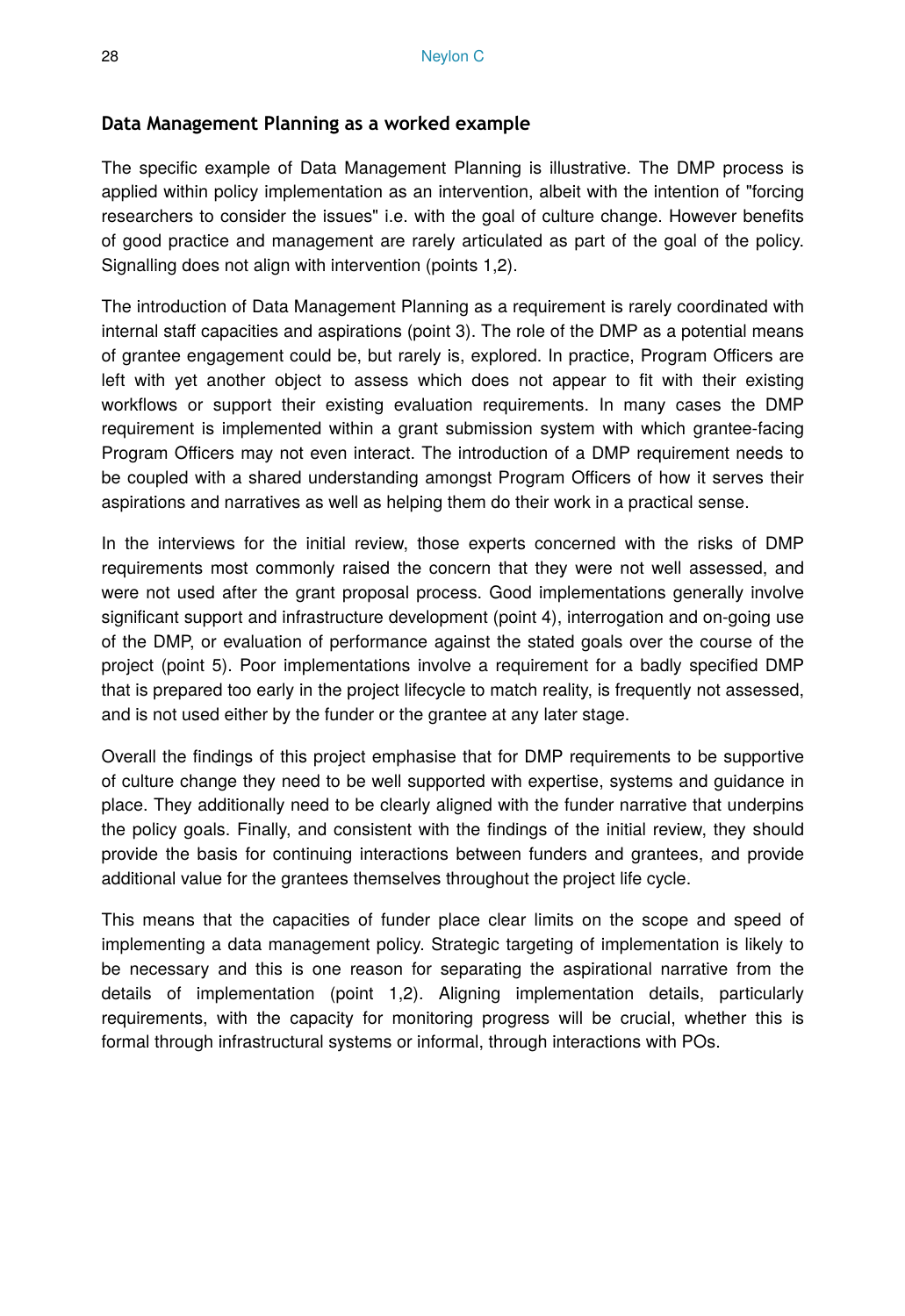# **Recommendations for (development) funders**

Much of the central recommendations for funders of research generally and development research specifically are already embodied in the policy design principles described above. At a high level the major recommendations can be described as follows.

- 1. Centre policy design in clearly articulated narrative of the motivations and goals of change. Adopt the principles for policy design discussed above.
- 2. Separate policy motivation and implementation documents so as to both be clear on direction of travel and allow flexibility and gradual strengthening of requirements.
- 3. Ensure that sufficient support is in place so that any requirements can be delivered, monitored, evaluated, and celebrated before policy requirements are imposed. Capacity and support is more important than the details of policy design.
- 4. Recognise the importance of internal stakeholders as an audience for policy design and internal culture and practice change as an important part of implementation
- 5. Support critical enquiry into the origin of discourses around data and how appropriate they are, with a particular focus on those projects engaging indigenous knowledge.
- 6. Contribute to the development of DMP platforms that will support an ongoing interaction between grantees and funder and that provide ongoing value for the researcher.

# **Specific recommendations for IDRC**

Specific recommendations for IDRC are focussed on the immediate follow-up to the current project and to the project goals as specified in the original proposal. In particular they address next steps for developing an IDRC Policy and an Implementation Plan. The most important question to address is that of what capacity is available or can be made available, and what limitations that places on the pace and scope of implementation.

- 1. Clarify and develop a shared view of the core goals and aspirations for IDRC in developing and implementing Data Management and Sharing expectations.
- 2. Audit the capacity for POs and other staff to support data management and sharing practice with respect to targeted and global implementations. Identify gaps.
- 3. Continue to work with partners to develop shared capacities for data sharing and data management infrastructures, including training and support capacities for grantees and internal staff.
- 4. Consider the value of supporting a project that expands on the work of the Pilot Project in providing support to grantees and POs in implementing Data Management and Sharing arrangements.
- 5. Follow-up with the contributing projects to qualify progress on the self-reported improvements in practice and the possible change in culture identified through the Pilot.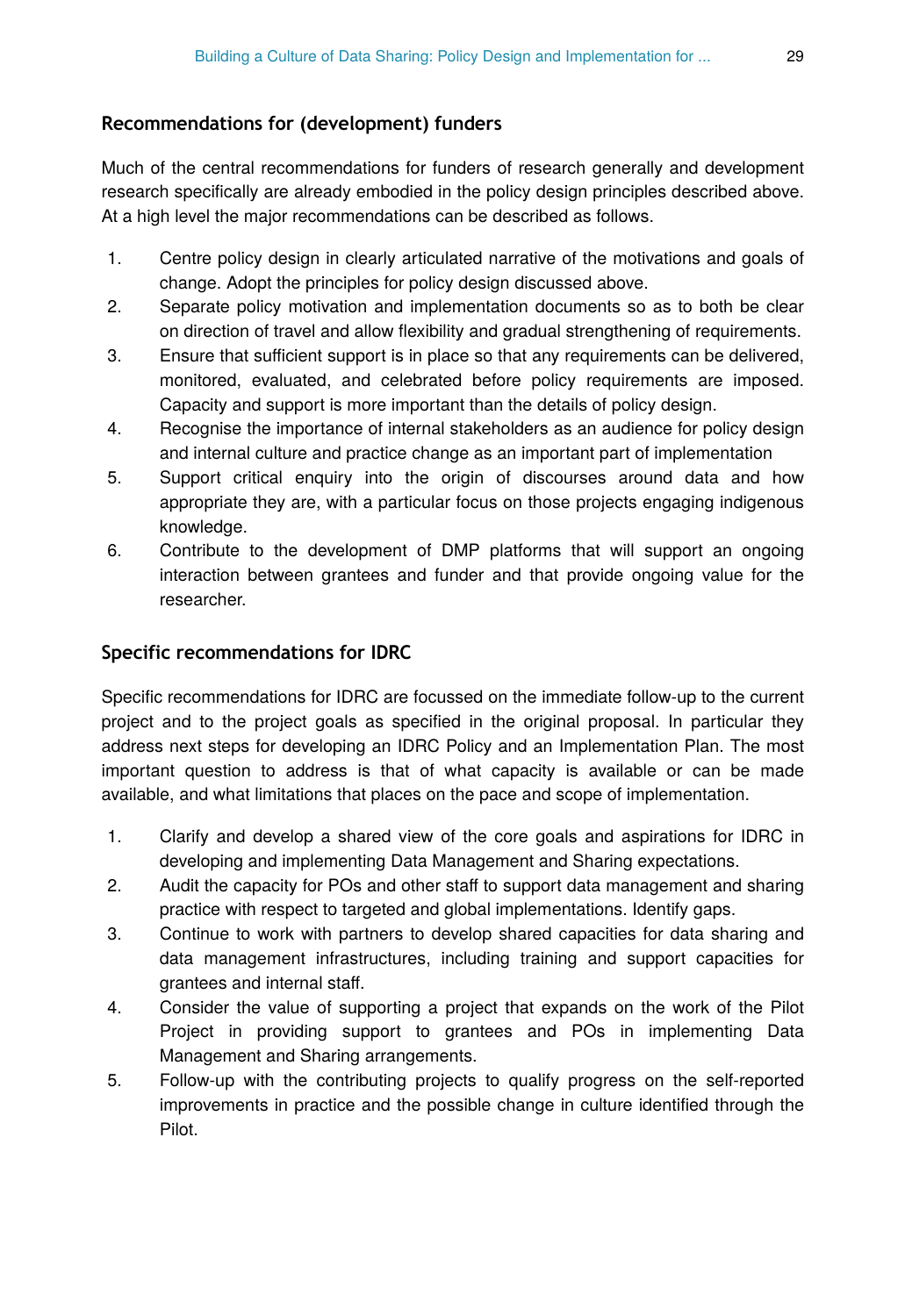# **Acknowledgements**

A very large number of people have contributed to this project. Leslie Chan as co-PI was a major player in defining the project plan and supporting the work. Staff at IDRC including (but not limited to) Sue Godt, Edgard Rodriguez, Fernando Perini, Marie-Gloriose Ingabire, Raed Sharif, and Natacha Lecours, generously gave time and advice in developing, prosecuting and analysing the project as well as giving their perspective on recommendations and practical ways forward.

The project benefited from expert advisory support from Simon Hodson, David Carr, Pascal Aventurier, Carly Strasser and Chuck Humphrey. Other participants at the workshops who gave valuable input included Stephanie Simms, Jeremy Geelen, Richard Akerman, Suzanne Board, Matthew Lucas, Philippe-Olivier Giroux, and Arash Shahsavarani.

The Pilot project would have been impossible with the generous contribution of time and significant efforts of the contributing projects, with substantial input from Aissa Diarra, Cath Traynor, Laura Foster, Danae Tapia, Constanza Figueroa, Dora Canhos, Le Dang Trung, Lynn Woolfrey, and Reem Wael. Finally the project was driven in large part by the energies of Barbara Porrett, who maintained the connections, pushed as necessary and made progress possible throughout the entire project. All the errors and infelicities in this final report are mine, most of those that have been expunged are due to Barbara's support in editing.

# **Grant title**

Exploring the opportunities and challenges of implementing open research strategies within development institutions (Neylon and Chan 2016).

# **References**

- Borgmann C (2014) Big Data, Little Data, No Data: Scholarship in the Networked World. MIT Press, Cambridge, Massachusetts. [ISBN 9780262327855]
- Canhos DAL (2017) Data Management Plan: Brazil's Virtual Herbarium. Research Ideas and Outcomes 3: e14675. <https://doi.org/10.3897/rio.3.e14675>
- Chan L, Okune A, Sambuli N (2015) What is open and collaborative science and what roles could it play in development? In: Albagli S, Maciel M, Abdo AH (Eds) Open Science, open issues. IBICT, Rio de Janeiro. URL: [http://livroaberto.ibict.br/](http://livroaberto.ibict.br/handle/1/1061) [handle/1/1061](http://livroaberto.ibict.br/handle/1/1061) [ISBN 978-85-7013-111-9].
- Fecher B, Friesike S (2014) Open Science: One Term, Five Schools of Thought. In: Barling S, Friesike S (Eds) Opening Science. Springer, Heidelburg. [ISBN 978-3-319-00025-1][. https://doi.org/10.1007/978-3-319-00026-8\\_2](https://doi.org/10.1007/978-3-319-00026-8_2)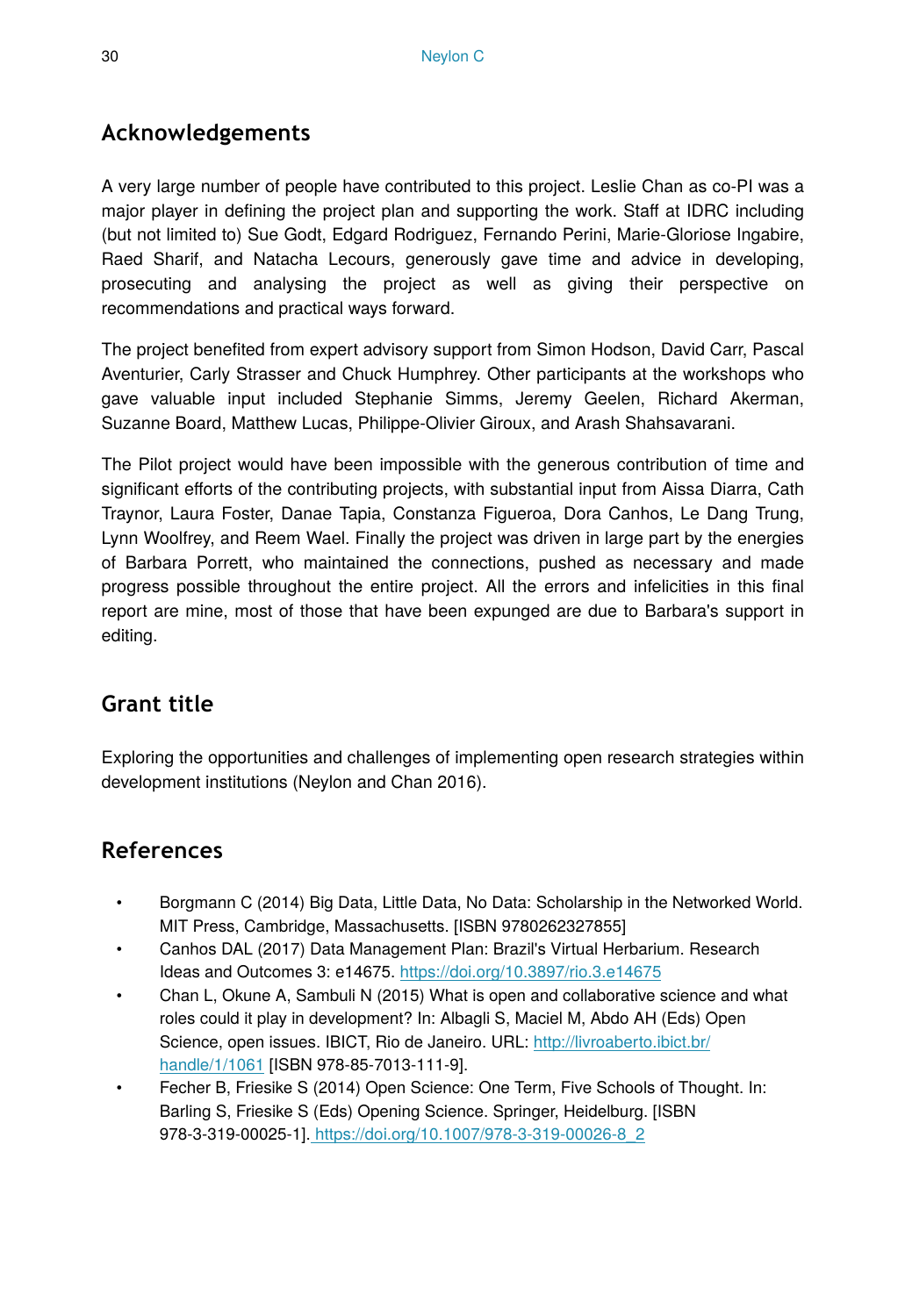- Fecher B, Friesike S, Hebing M, Linek S (2017) A reputation economy: how individual reward considerations trump systemic arguments for open access to data. Palgrave Communications 3: 17051. <https://doi.org/10.1057/palcomms.2017.51>
- Foster (2014) Critical Cultural Translation: A Socio-Legal Framework for Regulatory Orders. Indiana Journal of Global Legal Studies 21 (1): 79. [https://doi.org/10.2979/](https://doi.org/10.2979/indjglolegstu.21.1.79) [indjglolegstu.21.1.79](https://doi.org/10.2979/indjglolegstu.21.1.79)
- Hartley J, Potts J (2014) Cultural Science: A natural history of stories, demes, knowledge and innovation. Bloomsbury 3PL, London. [ISBN 9781849666022]
- IDRC (2014) IDRC Strategic Plan. [https://www.idrc.ca/en/about-idrc/governance/our](https://www.idrc.ca/en/about-idrc/governance/our-strategic-plan)[strategic-plan.](https://www.idrc.ca/en/about-idrc/governance/our-strategic-plan) Accessed on: 2017-10-20.
- Leonelli S (2011) Packaging Data for Re-Use: Databases in Model Organism Biology. In: Howlett P, Morgan MS (Eds) How Well Do Facts Travel? The Dissemination of Reliable Knowledge. Cambridge University Press, Cambridge. [ISBN 978-0-521-19654-3].
- Neylon C (2017a) Case Study: Derechos Digitales. Research Ideas and Outcomes 3: e21698. <https://doi.org/10.3897/rio.3.e21698>
- Neylon C (2017b) Case Study: Strengthening the Economic Committee of the National Assembly in Vietnam. Research Ideas and Outcomes 3: e21699. [https://](https://doi.org/10.3897/rio.3.e21699) [doi.org/10.3897/rio.3.e21699](https://doi.org/10.3897/rio.3.e21699)
- Neylon C (2017c) Case Study: Neglected Health Issues in Niger. Research Ideas and Outcomes 3: e21700. <https://doi.org/10.3897/rio.3.e21700>
- Neylon C (2017d) Case Study: Brazilian Virtual Herbarium. Research Ideas and Outcomes 3: e21701. <https://doi.org/10.3897/rio.3.e21701>
- Neylon C (2017e) Case Study: HarassMap. Research Ideas and Outcomes 3: e21702. <https://doi.org/10.3897/rio.3.e21702>
- Neylon C (2017f) Case Study: Tobacco Economics Control Project. Research Ideas and Outcomes 3: e21703. <https://doi.org/10.3897/rio.3.e21703>
- Neylon C (2017g) Case Study: Indigenous Knowledge and Data Sharing. Research Ideas and Outcomes 3: e21704. <https://doi.org/10.3897/rio.3.e21704>
- Neylon C (2017h) Compliance Culture or Culture Change? The role of funders in improving data management and sharing practice amongst researchers. Research Ideas and Outcomes 3: e21705. <https://doi.org/10.3897/rio.3.e21705>
- Neylon C (2017i) Dataset For Idrc Project: Exploring The Opportunities And Challenges Of Implementing Open Research Strategies Within Development Institutions. International Development Research Center. Zenodo [https://doi.org/10.5281/](https://doi.org/10.5281/ZENODO.844394) [ZENODO.844394](https://doi.org/10.5281/ZENODO.844394)
- Neylon C (2017j) Data Management Plan: IDRC Data Sharing Pilot Project. Research Ideas and Outcomes 3: e14672. <https://doi.org/10.3897/rio.3.e14672>
- Neylon C, Chan L (2016) Exploring the opportunities and challenges of implementing open research strategies within development institutions. Research Ideas and Outcomes 2: e8880. <https://doi.org/10.3897/rio.2.e8880>
- O'Donnell J (2017) Review of: Compliance Culture or Culture Change? The role of funders in improving data management and sharing practice amongst researchers. Research Ideas and Outcomes 3: e14673.<https://doi.org/10.3897/rio.3.e14673.r57782>
- Ostrom E (1991) Governing the Commons: The Evolution of Institutions for Collective Action. Cambridge University Press, Cambridge. [ISBN 978-0-521-40599-7]